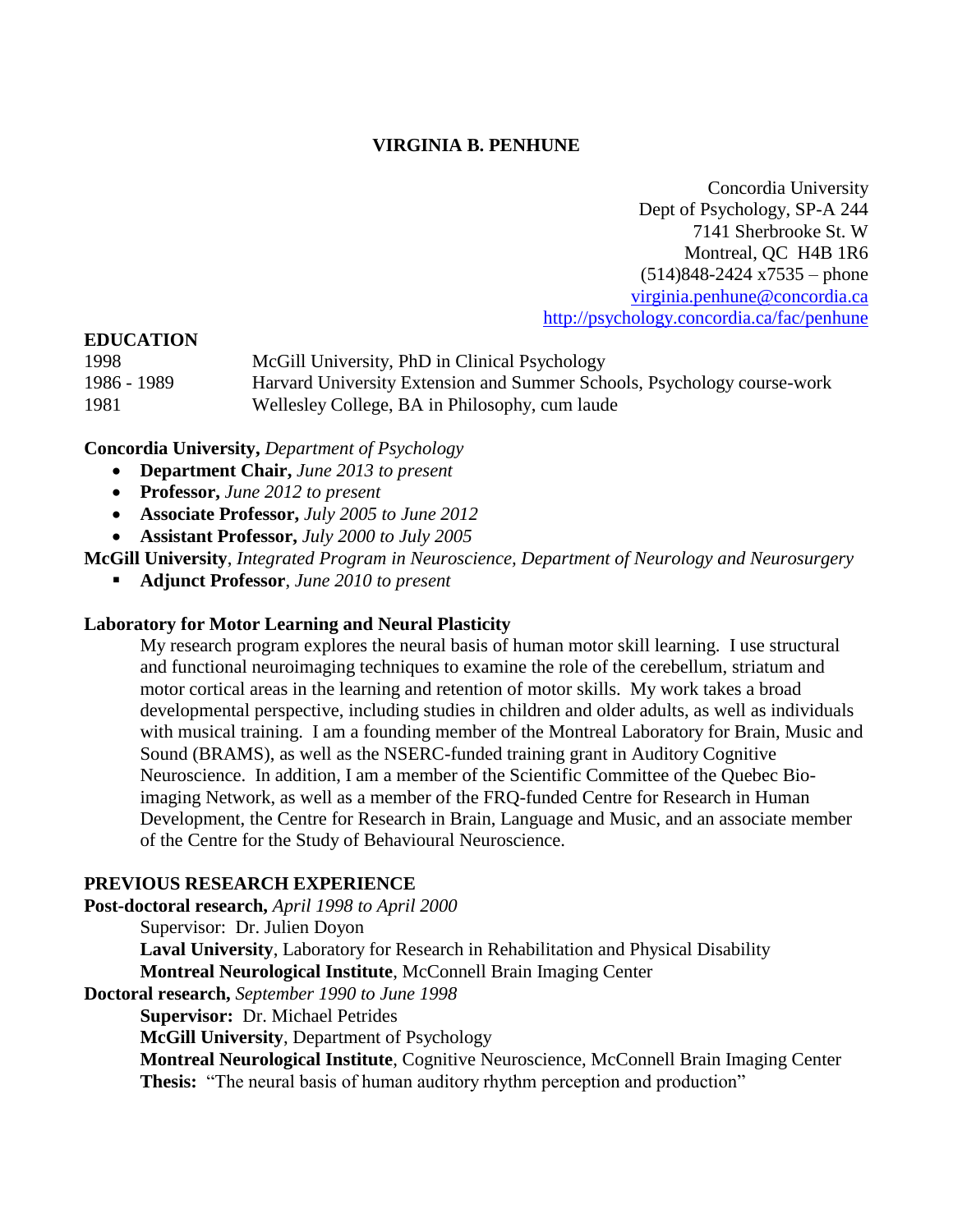## **GRANTS AND AWARDS**

- **Concordia University Team Seed Funding** (Co-PI with Drs. Karen Li and Laurel Young). *Walking and rhythm – the impact of rhythm ability on mobility in healthy aging.* 19,853 (2018).
- **Grammy Foundation Research Award** (Co-PI with Dr. Anouk). *Music-assisted therapy for stroke.* \$20,000 (2016-17)
- **Centre for Research in Brain, Language and Music Research Incubator Award** (Co-PI with Dr. Anouk Lamontagne). *Motor cortical changes associated with music-assisted therapy for stroke.* \$10,000 (2016-17)
- **CIHR Foundation Grant (Collaborator).** With Dr. Robert Zatorre. *Auditory Cognitive Neuroscience: Pathways, Processes, Plasticity and Predispositions*, 270,000/year for seven years (2015-2022).
- **NSERC Discovery (PI).** *Brain mechanisms of auditory-motor integration and learning.*  \$28,000 per year for five years (2015-2020).
- **Centre for Research in Brain, Language and Music Research Incubator Award** (Co-PI with Dr. Denise Klein). *Sensitive periods for brain organization: A study of bi-directional effects of early music and language training.* \$7000 (2015-16)
- **Concordia University Individual Seed Funding (PI).** *Effects of early musical training in school-age children.* \$7000 (2012).
- **CIHR Operating Grant (Co-PI).** With Dr. Robert Zatorre. *Brain anatomy in auditory and motor learning: predispositions and plasticity* 120,000/year (%35) for five years (2010-2015).
- **NSERC Discovery (PI).** *Human motor skill learning: The interaction between individual*  differences in brain function, experience and development. \$35,000 per year for five years (2010-2015).
- **Concordia University Team Seed Funding (PI).** *Walking and talking – the impact of cognitive and motor interactions in healthy aging.* 13,755 (2009).
- **Concordia University Individual Seed Funding (PI).** *Neural Basis of Human Motor Learning and Memory.* 16,388 (2008).
- **CIHR Operating Grant (Co-PI).** With Dr. Peter Shizgal. *Neural correlates of thermal comfort and discomfort: a functional magnetic resonance imaging study.* 140,000/year for five years (2008-2013).
- **Fonds de la recherche en santé du Québec – Chercheur Boursier, Junior II, career award.**  *Developmental contributions to human motor skill learning,* \$65,000/year for three years (2007- 2010).
- **Fonds de la recherche en santé du Québec – Chercheur Boursier, Junior I, career award.**  *Developmental contributions to human motor skill learning,* \$46,000/year for two years (2005- 2007).
- **Natural Science and Engineering Research Council of Canada – Discovery Grant (PI). Operating.** *Developmental contributions to human motor skill learning*, \$15,000/year for five years (2005-2010).
- **CIHR Operating Grant (Co-PI).** With Dr. Karen Li. *Age-related differences in concurrent motor and cognitive performance: An investigation of neuronal and cognitive compensation.* 47,000/year for four years (2004-2008).
- **CFI Infrastructure Operating Fund (PI).** With Dr. Karen Li. *Laboratory for motor and cognitive performance across the lifespan.* 20,000/year for three years (2004-2007).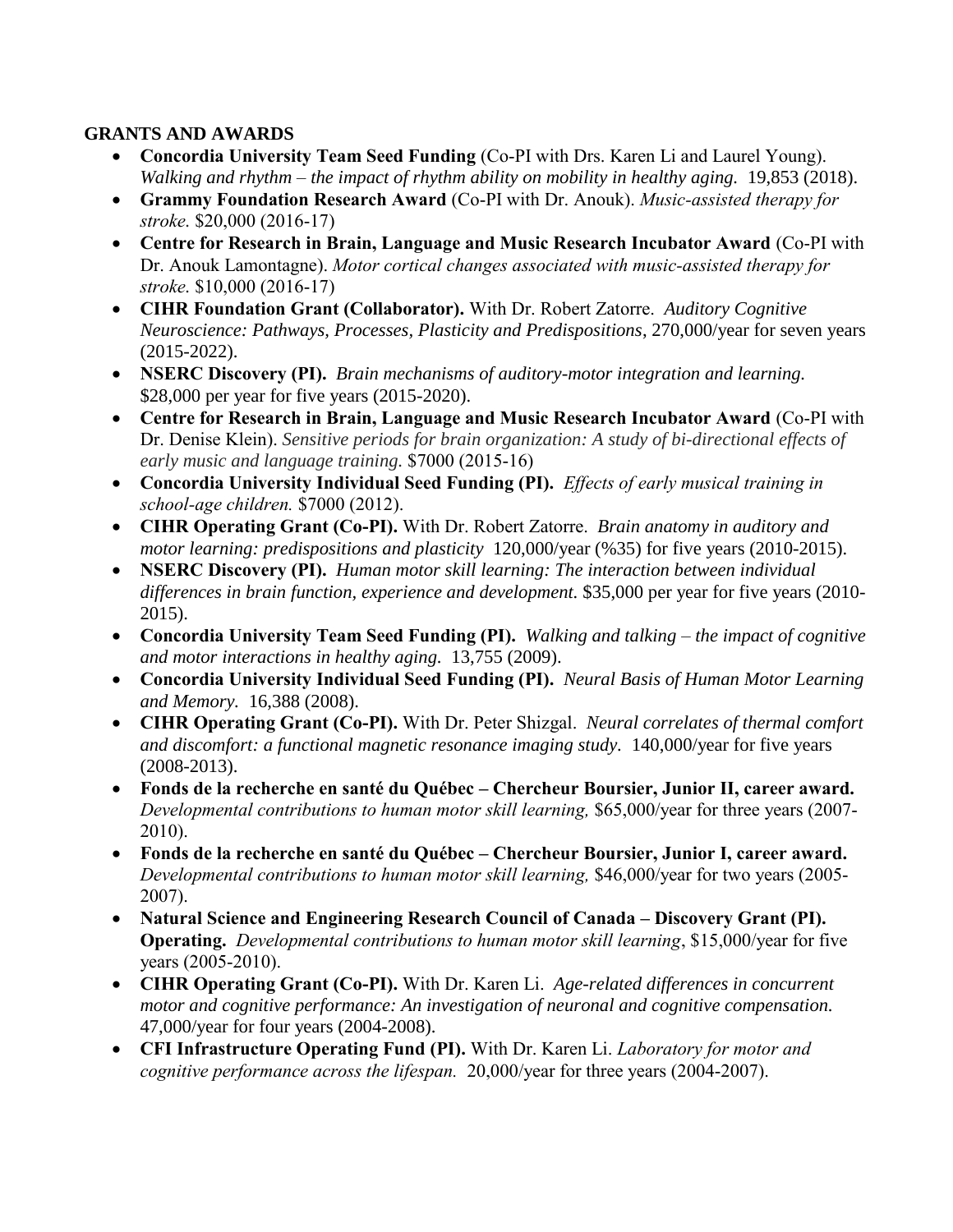- **CFI New Investigator Award (PI). Equipment.** With Dr. Karen Li. *Laboratory for motor and cognitive performance across the lifespan.* \$500,000 to be spent over five years (2002-2007).
- **Natural Science and Engineering Research Council of Canada New investigator award (PI). Operating.** *Neural Basis of Human Temporal Motor Learning*, \$16,000/year for four years (2001-2005).
- **Fonds de la recherche en santé du Québec – New invesigator award (PI), operating.** *Neural Basis of Human Temporal Motor Learning,* \$14,888/year for three years (2001-2004).
- **Fonds de la recherche en santé du Québec – soutien aux equipes (co-invesigator). Operating.** With Dr. Isabelle Peretz (PI, Université de Montréal), Dr. Sylvie Hébert (Université de Montreal), Dr. Pascal Belin (Université de Montreal) and Dr. Robert Zatorre (McGill). *Neural basis of deficits in human auditory perception*, \$11,000/year for three years (2001-2003).
- **Fonds de la recherche en santé du Québec – soutien aux equipes (co-invesigator). Equipment.** With Dr. Isabelle Peretz (PI, Université de Montréal), Dr. Sylvie Hébert (Université de Montreal), Dr. Pascal Belin (Université de Montreal) and Dr. Robert Zatorre (McGill). *Neural basis of deficits in human auditory perception*, \$44,000 to be spent over two years (2002- 2003).
- **Concordia University Funds for Research Development (PI). Operating**. *Neural Basis of Human Temporal Motor Learning,* \$9,500/year (2000-2002).
- **Concordia University General Research Funds (PI). Operating**. *Neural Basis of Human Temporal Motor Learning,* \$3,965/year for two years (2000-2002).

**Post-doctoral Fellowship:** Institut de réadaptation en déficience physique du Québec, 1999-2000. **Dean's Honor List:** Overall performance in the graduate program and quality of PhD thesis, 1998 **Predoctoral Fellowship:** National Institutes of Health and Mental Health, April 1995 - October 1997

## TEACHING AND SUPERVISION

**Concordia University**, Department of Psychology, 2001 - present *Students:* 3 current MA students, 4 current PhD students *Courses:* Functional Neuroanatomy Human Neuropsychology Introduction to Abnormal Psychology Abnormal Psychology: Psychotic and Organic Disorders Abnormal Psychology: Schizophrenia and related disorders Graduate clinical practicum in Neuropsychology Graduate clinical seminar in Cognitive Assessment Graduate clinical practicum in Cognitive Assessment Graduate seminar in Neuroimaging Techniques Graduate seminar: Core topics in Psychology Graduate seminare: Writing skills

## **CLINICAL EXPERIENCE**

# **Neuropsychologist, Clinical Psychologist** *1998 - present*

Teaching and clinical supervision as part of the Clinical Training program, Concordia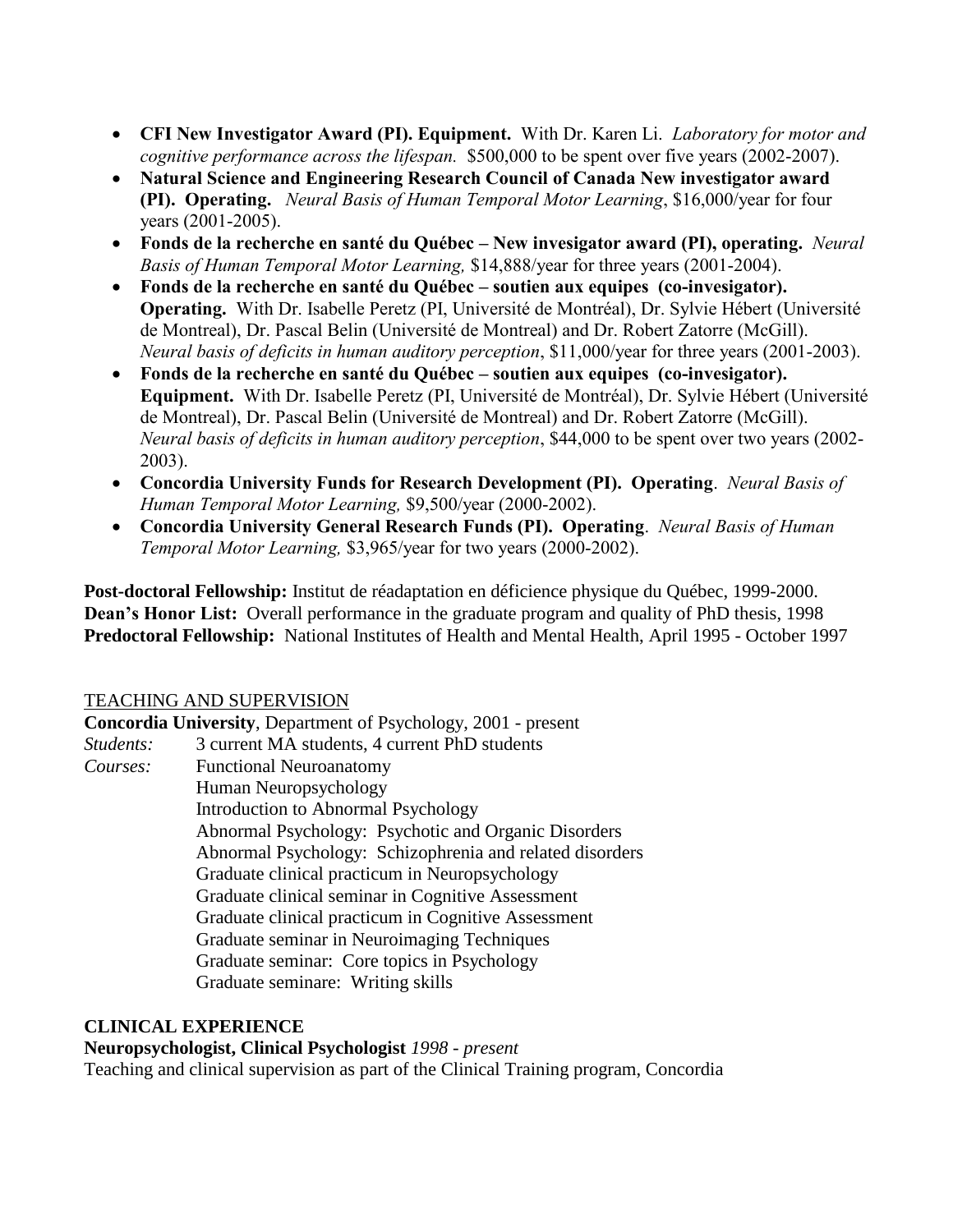**Clinical Neuropsychologist,** *Jan 2000 – June 2000* Montréal Neurological Hospital, Department of Neuropsychology **Douglas Hospital Centre**, Cognitive and Behaviour Therapy Unit, Dr. Ron Harris *Clinical internship: 1996-97* **Montréal Neurological Hospital**, Department of Neuropsychology, Dr G Leonard, Mr LB Taylor *Supervised clinical experience: 1990 to 1999; Clinical internship: 1993-94* **Montréal Neurological Hospital & Montréal Children's Hospital**, Dr G Leonard *July 1993 - Jan 1995* **Douglas Hospital**, Child and Adolescent Psychology Service, Dr S Benaroya *Clinical practicum: May to August, 1991*

*Member of the Ordre des Psychologues du Québec*

## **Peer Reviewed Papers:**

- 1. Karpati F, **Giacosa C**, Foster NEV, Penhune VB and Hyde KL (in press). Structural Covariance Analysis Reveals Differences Between Dancers and Untrained Controls. *Frontiers in Human Neuroscience*
- 2. **Vaquero L**, Ramos-Escobar N, François C, Penhune VB and Rodriguez-Fornells A (2018). White-matter structural connectivity predicts short-term melody and rhythm learning in nonmusicians. *NeuroImage*, 181:252-262. doi: 10.1016/j.neuroimage.2018.06.054
- 3. **Brown RM** and Penhune VB (2018). Efficacy of auditory versus motor learning for skilled and novice performers. *Journal of Cognitive Neuroscience,* Aug 29:1-26. doi: 10.1162/jocn\_a\_01309
- 4. Wollman I, Penhune VB, Segado M, Carpentier T, ZatorreRJ (2018). Neural network retuning and neural predictors of learning success associated with cello training. *PNAS.* doi: 10.1073/pnas.1721414115
- 5. **Segado M, Hollinger A, Thibodeau J**, Penhune, VB and Zatorre RJ (2018). Partially overlapping brain networks for singing and cello playing. *Frontiers in Auditory Cognitive Neuroscience.* doi: 10.3389/fnins.2018.00351.
- 6. **Stephan MA, Lega C and Penhune VB** (2018). Auditory prediction cues motor preparation in the absence of movement. *NeuroImage*, 174: 288-296[.doi.org/10.1016/j.neuroimage.2018.03.044](https://doi.org/10.1016/j.neuroimage.2018.03.044)
- 7. **Ireland K, Parker A**, Foster N, Penhune VB (2018). Rhythm and Melody Tasks for School-aged Children With and Without Musical Training: Age-Equivalent Scores and Reliability. *Frontiers in Auditory Cognitive Neuroscience*. <https://doi.org/10.3389/fpsyg.2018.00426>
- 8. Karpati FJ**, Giacosa C,** Foster NEV, Penhune VB and Hyde KH (2017). Dance and music share grey-matter structural correlates. *Brain Research.* 1657:62-73 doi: 10.1016/j.brainres.2016.11.029
- 9. **Stephan MA, Brown RM, Lega C** and Penhune VB (2016). Melodic Priming of Motor Sequence Performance: The Role of the Dorsal Premotor Cortex. *Frontiers in Auditory Cognitive Neuroscience*. 10:210. doi: 10.3389/fnins.2016.00210.
- 10. **Lega C, Stephan MA,** Zatorre RJ and Penhune VB (2016). Testing the role of dorsal premotor cortex in learning auditory-motor associations using TMS. *PLoS One.* doi:10.1371/ journal.pone.0163380
- 11. **Giacosa C**, Karpati F, Penhune VB and Hyde KH (2016). Dance and music training have different effects on white matter diffusivity in sensorimotor pathways. *NeuroImage*. 135:273-86.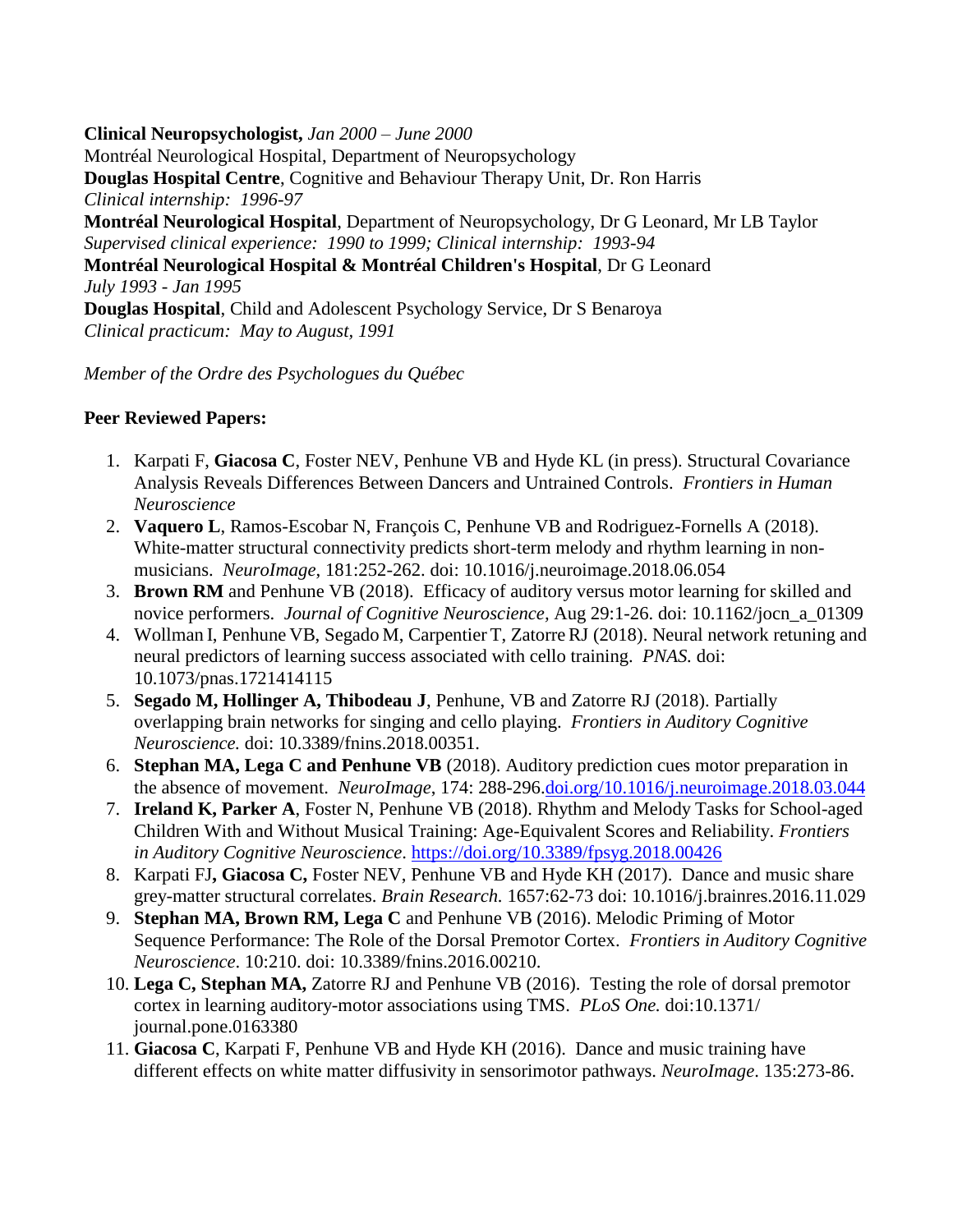doi: 10.1016/j.neuroimage.2016.04.048.

- 12. Karpati FJ**, Giacosa C,** Foster NEV, Penhune VB and Hyde KH (2016). Sensorimotor integration is enhanced in dancers and musicians. *Experimental Brain Research* 234(3):893-903. doi: 10.1007/s00221-015-4524-1.
- 13. **Matthews TE**, **Thibodeau JNL**, **Gunther B** and Penhune VB (2015). Impact of instrumentspecific music training on rhythm perception and production. *Frontiers in Psychology.* 7:69. doi: 10.3389/fpsyg.2016.00069.
- 14. **Korotkevich Y, Trewartha K**, Penhune VB and Li KZH (2015). Effects of age and cognitive load on response reprogramming. *Experimental Brain Research.* 233(3):937-46. doi: 10.1007/s00221-014-4169-5.
- 15. Karpati FJ**, Giacosa C,** Foster NEV, Penhune VB and Hyde KH (2015). Dance and the brain: A review. Annals of the New York Academy of Sciences, 1337: 140-146 doi: 10.1111/nyas.12632.
- 16. **Baer LH,** Park MT, Bailey JA, Chakravarty MM, Li KZH and Penhune VB (2015).Regional cerebellar volumes are related to early musical training and finger tapping performance. *NeuroImage,* 105:130-139. Doi: 10.1016/j.neuroimage.2014.12.076
- 17. **Villeneuve M**, Penhune VB and Lamontagne A (2014). A piano training program to improve manual dexterity and upper extremity function in chronic stroke survivors. *Frontiers in Human Neuroscience*, 22 August 2014 | doi: 10.3389/fnhum.2014.00662
- 18. **Padrão G**, de Diego-Balaguer R, Marco-Pallares J, Penhune VB and Rodriguez-Fornells A (2014). Evidence of adaptive changes in error processing and attentional control during rhythm synchronization learning. *Neuroimage.* PMID: 24956067
- 19. **Bailey JA**, Zatorre RJ and Penhune VB (2014). Early musical training: Effects on auditory motor integration and grey matter structure in ventral premotor cortex. *Journal of Cognitive Neuroscience,* **26**(4): 755-67. PMID: 24236696
- 20. **Bailey JA** and Penhune VB (2013). The relationship between the age of onset of musical training and rhythm synchronization performance: Validation of sensitive period effects. *Frontiers in Auditory Cognitive Neuroscience*, doi: 10.3389/fnins.2013.00227. PMID: 24348323
- 21. **Trewartha K, Spilka, M,** Penhune VB, Li KZH and Phillips N (2013). Context updating processes facilitate response reprogramming in younger but not older adults. *Psychology and Aging,* **28** (3): 701-713. PMID: 24041003
- 22. **Baer LH**, **Thibodeau JLN, Gralnick TL**, Li KZH and Penhune VB (2013). The role of musical training in emergent and event-based timing. *Frontiers in Human Neuroscience.* PMID: 23717275.
- 23. **Steele CJ, Bailey JA**, Zatorre RJ and Penhune VB (2013). Early musical training and whitematter plasticity in the Corpus Callosum: Evidence for a sensitive period. *Journal of Neuroscience***, 33**(3): 1282-1290. PMID: 23325263
- 24. **Kung SJ,** Chen JL, Zatorre RJ and Penhune VB (2013). Interacting cortical and basal ganglia networks underlying finding and tapping to the musical beat. *Journal of Cognitive Neuroscience,*  **25**(3): 401-420*.* PMID: 23163420.
- 25. Brown RM, Chen JL, **Hollinger A**, Penhune VB, Palmer C & Zatorre RJ (2013). Repetition suppression in auditory-motor regions to pitch and temporal structure in music. *Journal of Cognitive Neuroscience,* **25**(2):313-328*.* PMID: 23163413.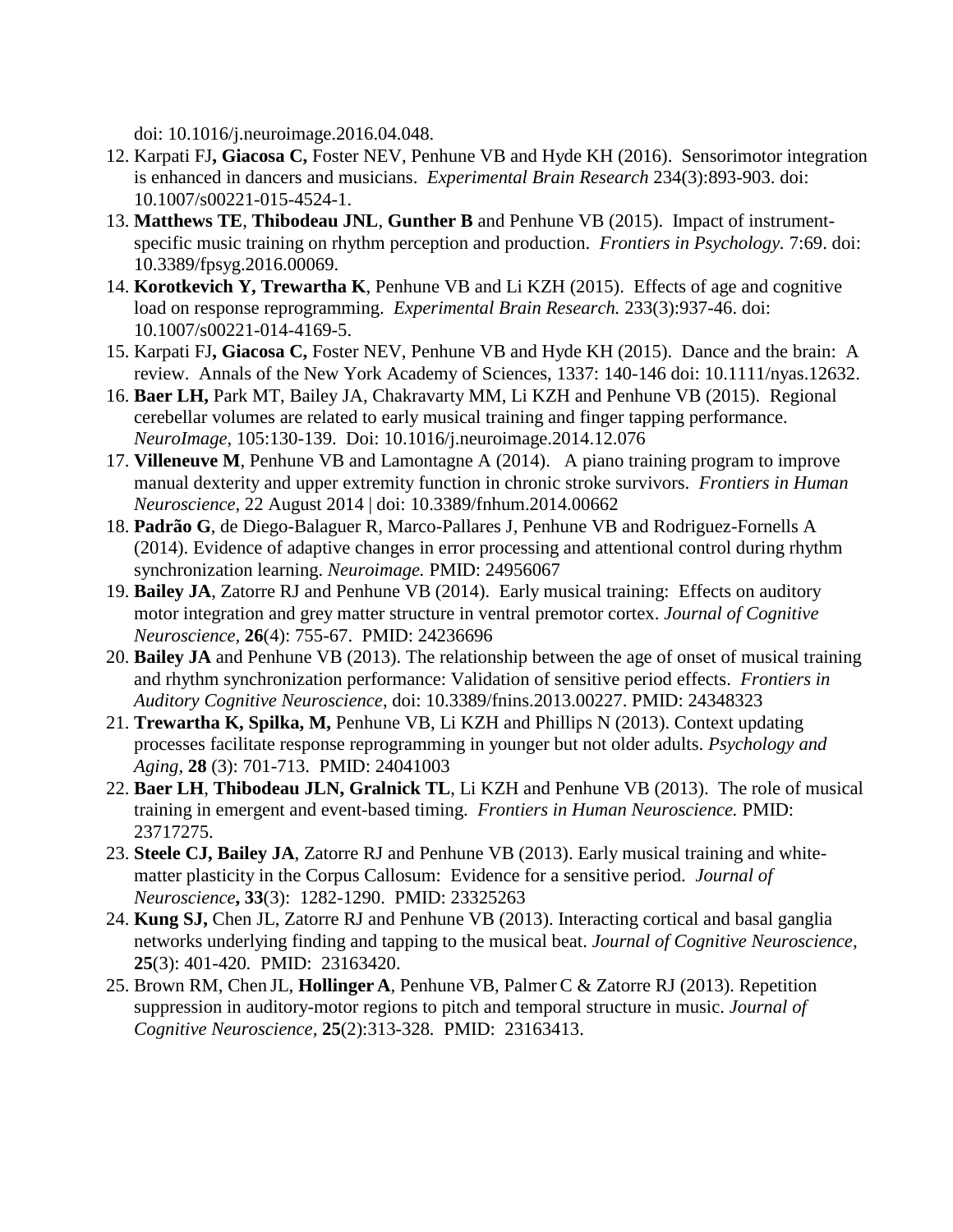- 26. **Steele CJ**, Scholtz J, Douaud G, Johansen-Berg H and Penhune VB (2012). Structural correlates of skilled performance on a motor sequence learning task. *Frontiers in Human Neuroscience,*  6:28;doi: 10.3389/fnhum.2012.00289. PMID: 23125826
- 27. **Bailey JA** and Penhune VB (2012). A sensitive period for musical training: Contributions of age of onset and auditory working memory. *Proceedings of the New York Academy of Sciences,*  **1252**(1): 163-170. PMID: 22524355
- 28. Penhune VB and **Steele CJ** (2012). Parallel contributions of cerebellar, striatal and M1 mechanisms to human motor sequence learning. *Behavioral and Brain Research,* **226**(2): 579-91. PMID: 22004979
- 29. **Trewartha K**, Li KJH and Penhune VB (2011). Movement kinematics of pre-potent response suppression in aging: Effects of conflict salience and frequency. *Journals of Gerontology: Psychological Sciences,* **66**(2):185-194. PMID: 21183582
- 30. Penhune VB (2011). Sensitive periods in human development: evidence from musical training. *Cortex,* 47(9):1126-37. PMID: 21665201
- 31. **Spilka M**, **Steele CJ** and Penhune VB (2010). Action imitation and the effects of musical training. *Experimental Brain Research,* **204**(4): 549-558. PMID: 20574688
- 32. **Savion-Lemieux T** and Penhune VB (2010). The effect of practice pattern on the acquisition and consolidation of motor sequences. *Experimental Brain Research,* **204**(2):271-81. PMID: 20526710
- *33.* **Bailey JA** and Penhune VB (2010). Rhythm synchronization performance and auditory working memory in early- and late-trained musicians. *Experimental Brain Research,* **204**(1):91-101. PMID: 20508918.
- 34. **Steele CJ** and Penhune VB (2010). Specific increases within global decreases: An fMRI investigation of five days of motor sequence learning. *Journal of Neuroscience,* **30**(24):8332-41.
- 35. **Fraser SA**, Li KZH and Penhune VB (2010). Dual-tasks performance reveals increased involvement of executive control in fine motor sequencing in healthy aging. *Journals of Gerontology: Psychological Sciences*, **65**(5):526-35
- 36. **Chen JL**, Penhune VB and Zatorre RJ (2009). [The role of auditory and premotor cortex in](http://www.ncbi.nlm.nih.gov/pubmed/19673752?ordinalpos=7&itool=EntrezSystem2.PEntrez.Pubmed.Pubmed_ResultsPanel.Pubmed_DefaultReportPanel.Pubmed_RVDocSum)  [sensorimotor transformations.](http://www.ncbi.nlm.nih.gov/pubmed/19673752?ordinalpos=7&itool=EntrezSystem2.PEntrez.Pubmed.Pubmed_ResultsPanel.Pubmed_DefaultReportPanel.Pubmed_RVDocSum) *Proceedings of the New York Academy of Sciences*, **1169**:15-34.
- 37. **Fraser SA**, Li, KZH and Penhune VB (2009). A comparison of motor skill learning and retention in younger and older adults. *Experimental Brain Research,* **195**(3):419-27.
- 38. **Savion-Lemieux T**, **Bailey JA** and Penhune VB (2009). Developmental contributions to motor sequence learning. *Experimental Brain Research,* **195**(2):293-306.
- 39. **Trewartha KM**, **Endo A**, Li KZH and Penhune V (2009). Examining pre-potent response suppression in aging: A kinematic analysis. *Psychology and Aging,* **24**(2):450-61.
- 40. Doyon J, Bellec P, Amsel R, Penhune VB, Monchi O, Benali H (2009). Contributions of the Basal Ganglia and functionally related brain structures to motor learning. *Behavioral and Brain Research,* **199**(1):61-75.
- 41. Warrier CM, Wong PCM, Penhune VB, Zatorre RJ and Kraus N (2009). Relating structure to function: Heschl's Gyrus and auditory temporal processing. *Journal of Neuroscience,* **29**(1):61- 69.
- 42. **Chen JL**, Penhune VB and Zatorre RJ (2008). Listening to musical rhythms recruits motor regions of the brain, *Cerebral Cortex,* **18**(12): 2844-54.
- 43. **Chen JL**, Penhune VB and Zatorre RJ (2008). Moving on time: brain network for auditory-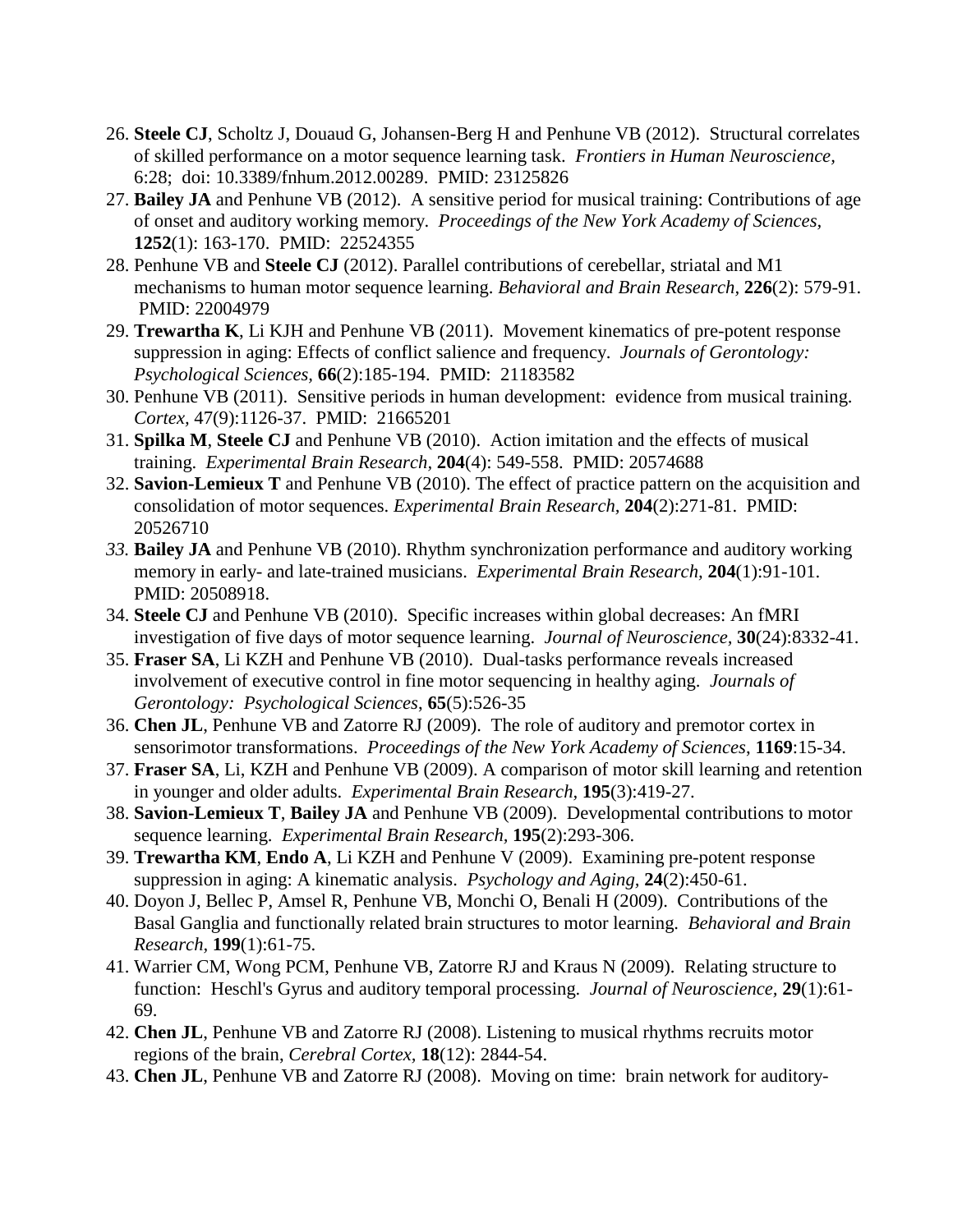motor synchronization is modulated by rhythm complexity and musical training. *Journal of Cognitive Neuroscience*, **20**(2):226-239.

- 44. Wong PCM, Warrier CM, Penhune VB, Roy AK, Sadehh A, Parrish TB, and Zatorre RJ (2008). Volume of left Heschl's Gyrus and linguistic pitch learning. *Cerebral Cortex,* **18**(4): 828-36.
- 45. Zatorre RJ, **Chen JL** and Penhune VB (2007). When the brain plays music: Sensory-motor interactions in music perception and production. *Nature Reviews Neuroscience,* **8**: 547-558.
- 46. **Fraser SA**, Li KZH, DeMont RG, Penhune VB (2007). Effects of balance status and age on muscle activation while walking under divided attention. *Journal of Gerontology: Psychological Sciences,* **62B**(3): P171-P178.
- 47. **Watanabe D**, **Savion-Lemieux T** and Penhune VB (2007). The effect of early musical training on adult motor performance: Evidence for a sensitive period in motor learning. *Experimental Brain Research.* **176**: 332-340.
- 48. **Chen JL**, Zatorre RJ and Penhune VB (2006). Interactions between auditory and dorsal premotor cortex during synchronization to musical rhythms. *Neuroimage.* **32**: 1771-1781.
- 49. **Chen JL**, Penhune VB and Zatorre VB (2005). [Tapping in synchrony to auditory rhythms: effect](http://www.ncbi.nlm.nih.gov/pubmed/16597792)  [of temporal structure on behavior and neural activity.](http://www.ncbi.nlm.nih.gov/pubmed/16597792) *Proceedings of the New York Academy of Sciences*, **1060**:400-3.
- 50. Penhune VB, **Watanabe D** and **Savion-Lemieux T** (2005). [The effect of early musical training](http://www.ncbi.nlm.nih.gov/pubmed/16597774)  [on adult motor performance: evidence for a sensitive period in motor learning.](http://www.ncbi.nlm.nih.gov/pubmed/16597774) *Proceedings of the New York Academy of Sciences*, **1060**: 265-8.
- 51. Raquel Dorsaint-Pierre, Virginia B. Penhune, Kate E. Watkins, Peter Neelin, Jason P. Lerch, Marc Bouffard and Robert J. Zatorre (2006). Asymmetries of the planum temporale and Heschl's gyrus: Relationship to language lateralization. *Brain,* **129**(Pt 5): 1164-76.
- 52. Penhune, VB and Doyon, J (2005). Cerebellum and M1 interaction during early learning of timed motor sequences. *NeuroImage,* **26**: 801-812.
- 53. **Savion-Lemieux T** and Penhune VB (2005). The effects of practice and delay on motor skill learning and retention. *Experimental Brain Research.* **161**: 423-431.
- 54. Penhune VB, **Cismaru R**, Dorsaint-Pierre R, Petitto LA and Zatorre RJ (2003). The morphometry of auditory cortex in the congenitally deaf measured using MRI. *Neuroimage.*  **20**:1215-1225.
- 55. Doyon J, Penhune VB and Ungerleider LG (2003). Distinct contributions of the cortico-striatal and cortico-cerebellar systems to motor skill learning. *Neuropsychologia.* **41**(3): 252-262.
- 56. Penhune, VB and Doyon J (2002). Dynamic cortical and subcortical networks in learning and delayed recall of timed motor sequences. *Journal of Neuroscience,* **22**(4): 1397-1406.
- 57. Zatorre, RJ, Belin, P and Penhune, VB (2002). Structure and function of the human auditory cortex: Music and speech. *Trends in Cognitive Sciences,* **6**(2): 37-46.
- 58. Peretz I, Ayotte J, Zatorre RJ, Mehler J, Ahad P, Penhune VB and Jutras B (2002). Congenital amusia: A disorder of fine-grained pitch discrimination. *Neuron*, **33**(2): 185-191.
- 59. Zatorre, RJ and Penhune, VB (2001). Spatial localization after excision of human auditory cortex. *Journal of Neuroscience,* **21**(16): 6321-6328.
- 60. Peretz I, Blood A, Penhune VB and Zatorre, RJ (2001). Cortical deafness to dissonance. *Brain*, **124**(Pt 5): 928-40.
- 61. Griffiths TD, Penhune V, Peretz I, Dean JL, Patterson RD and Green GGR (2000). Frontal processing and auditory perception. *Neuroreport*, **11**: 919-922.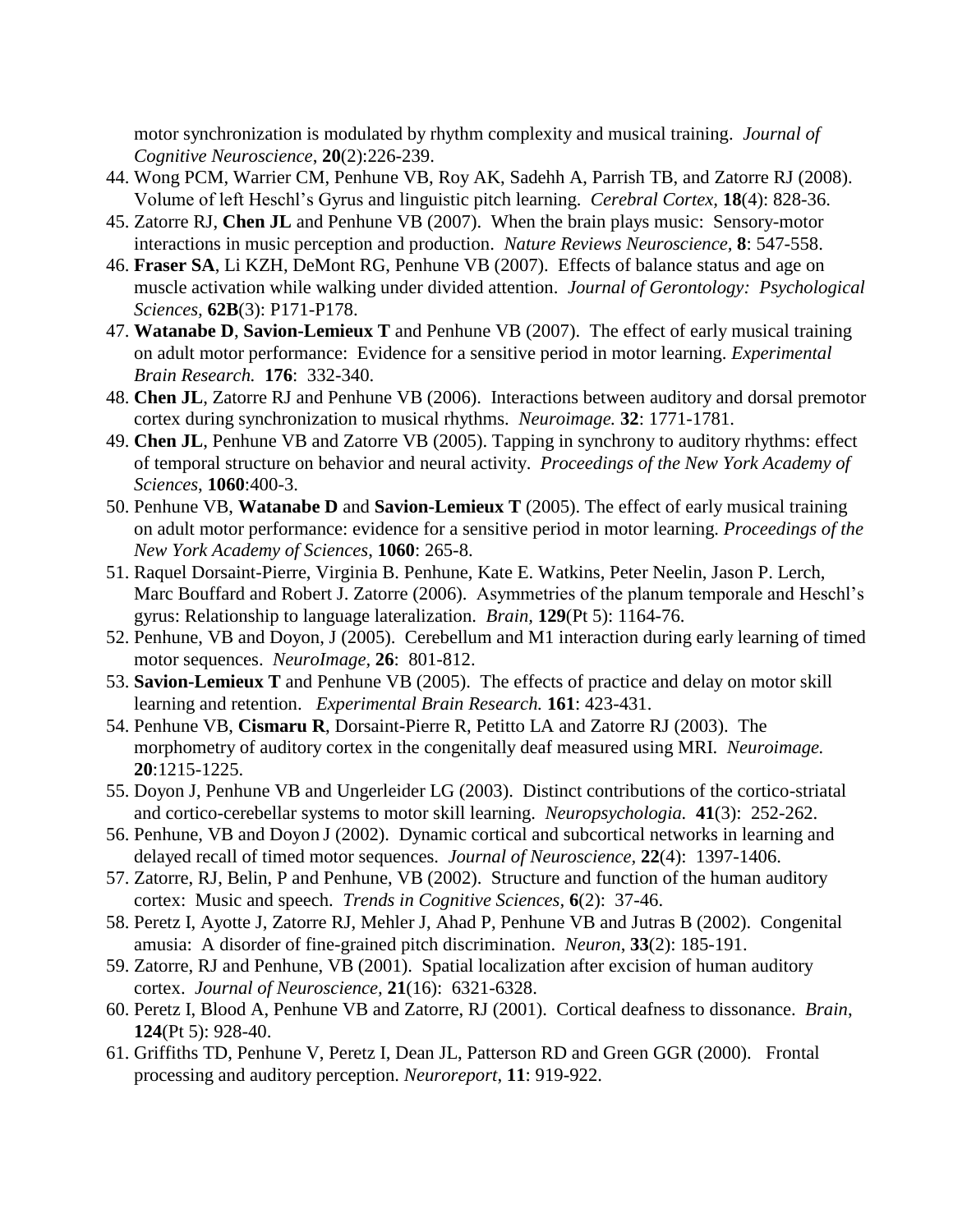- 62. Johnsrude IS, Zatorre RJ and Penhune VB (2000). Functional specificity in right human auditory cortex for perceiving pitch direction. *Brain*, **123**: 155-163.
- 63. Penhune VB, Zatorre, RJ and Feindel, WH (1999). The role of auditory cortex in retention of rhythmic patterns as studied in patients with temporal lobe removals including Heschl's gyrus. *Neuropsychologia,* **37**(3): 315-331.
- 64. Penhune VB, Zatorre RJ and Evans AE (1998). Cerebellar contributions to motor timing: A PET study of auditory and visual rhythm reproduction. *Journal of Cognitive Neuroscience*, 10(6): 752- 765.
- 65. Penhune VB, Zatorre RJ, MacDonald D and Evans AE (1996). Interhemispheric anatomical differences in human primary auditory cortex: Probabilistic mapping and volume measurement from MR scans. *Cerebral Cortex*, **6**(5): 661-72.
- 66. Faux SF, McCarley RW, Nestor PG, Shenton ME, Pollak SD, Penhune V, Mondrow E, Marcy B, Peterson A, Horvath T and Davis K (1993). P300 topographic asymmetries are present in unmedicated schizophrenics. *Electroencephalography and Clinical Neurophysiology*,**88**: 32-41.
- 67. Nestor PG, Faux SF, McCarley RW, Penhune V, Shenton ME, Pollak SD, Sands SF (1992). Attentional cues and chronic schizophrenia: abnormal disengagement of attention. *Journal of Abnormal Psychology*, **101**(4): 682-689.

## **Non-peer-reviewed papers:**

- 1. Penhune VB and deVillers-Sidani E (2014). Time for new thinking about sensitive periods: An Introduction to the Frontiers Research Topic "What we learn and when we learn it." *Frontiers in Systems Neuroscience/ Frontiers in Auditory Cognitive Neuroscience,* doi: 10.3389/fnsys.2014.00055. PMID: 24782723
- *2.* Penhune VB (2013). Neural encoding of movement sequences in the human brain. *Trends in Cognitive Neurosciences (Spotlight),* **17**(10):487-489. PMID: 23973185

# **Book Chapters:**

- 1. Penhune VB (in press). Music training and structural brain plasticity. *The Oxford Handbook of Music and the Brain: The Neural Basis of Music Perception, Performance, Learning, and Music in Therapy and Medicine.* Michael Thaut and Donald Hodges, editors.
- 2. Zatorre, RJ and Penhune, VB (in press). *Music: Prediction, Production, Perception, Plasticity and Pleasure* in The Cognitive Neurosciences VI from MIT Press, Edited by David Poeppel, George R. Mangun and Michael S. Gazzaniga.
- 3. **Brown RM**, Zatorre RJ and Penhune VB (2015). Expert music performance: cognitive, neural, and developmental bases. In Eckart Altenmüller, Stanley Finger, François Boller, editors: Music, Neurology, and Neuroscience: Evolution, the Musical Brain, Medical Conditions, and Therapies, Vol 217, PBR, UK: Elsevier, 2015, pp. 57-86.http://dx.doi.org/10.1016/bs.pbr.2014.11.021

## **Papers under review:**

1. **Matthews TE**, Witek MAG, Heggli OA, Penhune VB and Vuust P (in submission). The sensation of groove is affected by the interaction of rhythmic and harmonic complexity. *PLoS One*.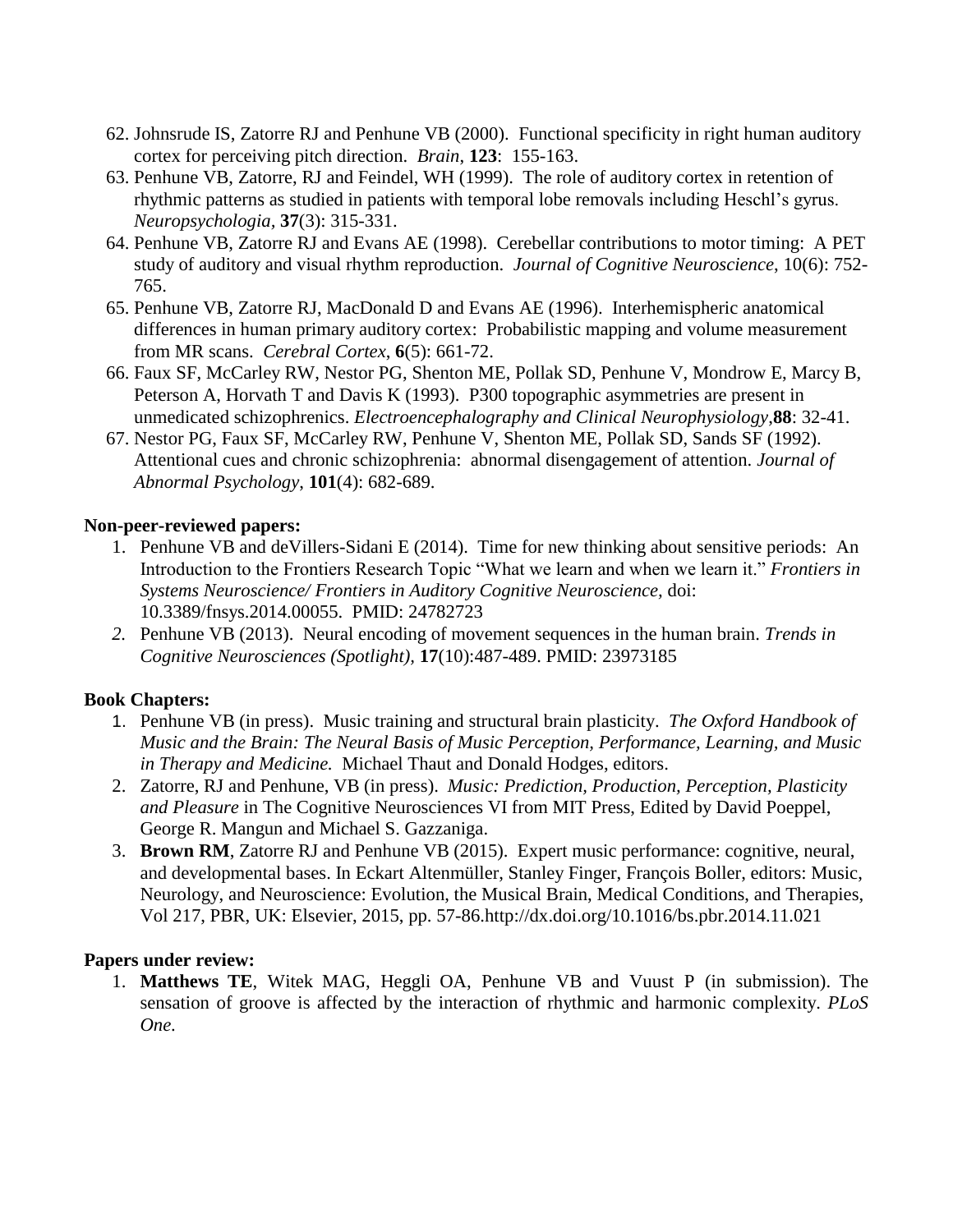## **Conference presentations:**

1) Rousseau P, Vaquero L, Klein D and Penhune VB (2018). The Striatum is Shaped by Bilingual Experience and Musical Training. Society for the Neurobiology of Language, Quebec, QC.

2) **Ireland K, Parker A, Salendres G, Iyer T**, Foster N, Penhune V (2017) Age-equivalent scores for melody discrimination and rhythm synchronization tasks in children aged 7-13. *Neurosciences and Music VI*, Boston, MA.

3) **Iyer T, Ireland K, Parker A, Salendres G**, Penhune V (2017). Is there a sensitive period for rhythm synchronization in children? (2017). *Neurosciences and Music VI*, Boston, MA.

4) **Rousseau P.N., Vaquero L, Gunther B, Vozian D**, Klein D, Penhune V (2017). The effect of early musical training on foreign language perception and production. *Neurosciences and Music VI*, Boston, MA.

5) **Shenker J, Agapiadis A**, Zatorre R, Penhune V (2017). The effects of musical experience and age of start on cerebellar development. *Neurosciences and Music VI*, Boston, MA.

6) **Wollman I, Segado M**, Penhune V, Zatorre RJ (2017). Brain plasticity and individual differences in cello learning. *Neurosciences and Music VI*, Boston, MA.

7) **Bodak R**, Stewart L, Stephan M, Witek M, Penhune V, Vuust P (2017). Can listening to sounds train motor skills? A between-subjects study. *Neurosciences and Music VI*, Boston, MA.

8) **Giacosa C**, Karpati FJ, Foster NEV, Penhune VB, Hyde KL (2017). Different white matter tracts in dancers and musicians. *Neurosciences and Music VI*, Boston, MA.

9) **Gunther B., Vaquero L., Rousseau P-N**, Penhune V. (2017). Sensitive periods for brain organization: a study of bidirectional effects of early music and language training. *Neurosciences and Music VI*, Boston, MA.

10) Karpati F, **Giacosa C**, Foster N, Penhune V, Hyde K (2017). The dorsolateral prefrontal cortex is structurally decoupled in dancers. *Neurosciences and Music VI*, Boston, MA.

11) Vaquero L, Ramos-Escobar N, Francois C, Penhune V, Rodriguez-Fornells A (2017). Whitematter structural connectivity predicts fast music learning in nonmusicians. *Neurosciences and Music VI*, Boston, MA.

12) **Matthews T**, Witek M, Heggli O, Penhune V, Vuust P (2017). Interactions between rhythm, harmony and musical training on the sensation of groove: an online study. *Neurosciences and Music VI*, Boston, MA.

13) Witek M, **Matthews T**, Lund T, Kringelbach M, Penhune V, Vuust P (2017). Interaction of rhythmic and harmonic complexity in groove: effects on reward and motor areas. *Neurosciences and Music VI*, Boston, MA.

14) **Lega C, Stephan M**, Zatorre RJ, and Penhune VB (2016). Investigating the role of the dPMC in the formation of auditory-motor associations: a TMS study. *Organization for Human Brain Mapping meeting*, Geneva, Switzerland.

15) **Stephan M**, **Lega C, and** Penhune VB (2016). Investigating corticomotor excitability during melody listening: a TMS study. *Organization for Human Brain Mapping meeting*, Geneva, Switzerland.

16) **Wollman I, Segado M**, Penhune VB, and Zatorre RJ (2016). Sensory-motor integration and music imagery in expert cellists. *Organization for Human Brain Mapping meeting*, Geneva, Switzerland.

17) **Vacquero L, Rousseau PN, Voznian D**, Klein D and Penhune VB (2016). The effects of early musical training on brain organization and foreign phoneme perception. *Organization for Human Brain*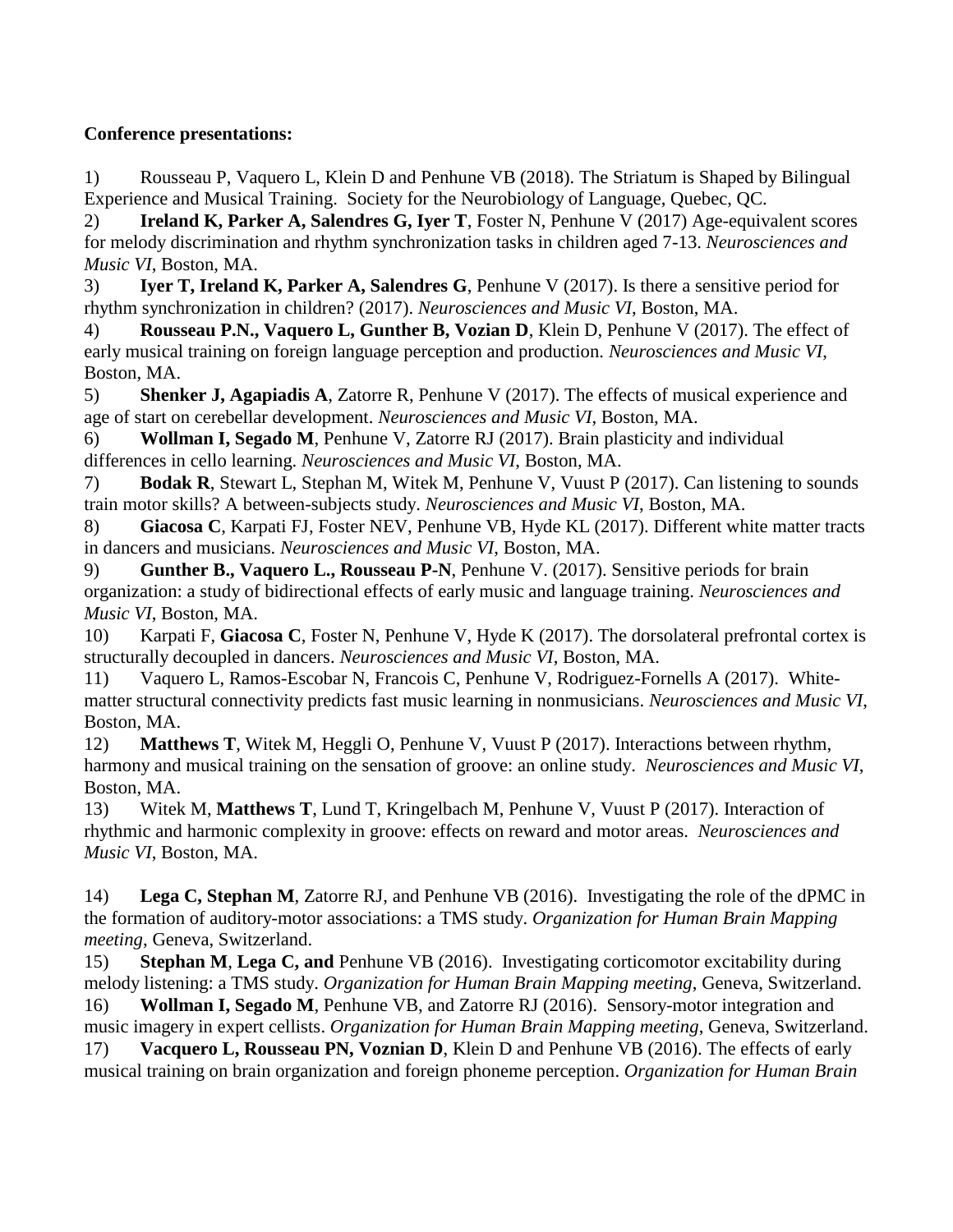*Mapping meeting*, Geneva, Switzerland.

18) **Matthews T, Thibodeau J** and Penhune VB (2016). Basal ganglia activity is modulated by tapping and rhythm complexity during a beat maintenance task. *Organization for Human Brain Mapping meeting*, Geneva, Switzerland.

19) **Brown RM**, and Penhune VB (2016). Time-course of auditory and motor learning for skilled and novice performers. *Organization for Human Brain Mapping meeting*, Geneva, Switzerland.

20) **Matthews T** and Penhune VB (2015). The role of the basal ganglia in beat processing. *Rhythm Production and Perception Workshop*, Amsterdam, Netherlands.

21) **Villeneuve M**, Lamontagne A and Penhune VB (2014). Playing piano to enhance manual dexterity and upper extremity function after stroke. *Neurosciences and Music V*, Dijon, France.

22) **Ireland KDK, Landry-Roy C, DiCesare A, Pearson HS** and Penhune VB (2014). Sensitive periods for musical training in children: contributions of age of onset and cognitive abilities. *Neurosciences and Music V*, Dijon, France.

23) **Segado M, Hollinger A**, Penhune VB and Zatorre RJ (2014). Neural substrates for cello and vocal performance. *Neurosciences and Music V*, Dijon, France.

24) Penhune VB, **Matthews T, Anderson KA, O'Toole L and Gunther B** (2014). Comparing rhythm abilities of drummers, singers, pianists and string players (2014). *Neurosciences and Music V*, Dijon, France.

25) **Matthews T, O'Toole L, Gunther B** and Penhune VB (2014). The importance of movement in finding and maintaining the musical beat. *Neurosciences and Music V*, Dijon, France.

26) Karpati F, **Giacosa C**, Foster NEV, Penhune VB and Hyde KL (2014). The specificity of dance versus music training on gray matter structure. *Neurosciences and Music V*, Dijon, France.

27) **Padrão G**, de Diego-Balaguer R, Marco-Pallares J, Penhune VB and Rodriguez-Fornells A (2014). Adaptive changes in error monitoring and attentional control during rhythm learning. *Neurosciences and Music V*, Dijon, France.

28) **Giacosa C**, Karpati F, Penhune VB, Foster NEV and Hyde KL (2014). White-matter differences in dancers and musicians. *Neurosciences and Music V*, Dijon, France.

29) **Bailey JA**, Zatorre RJ and Penhune VB (2013). Differences in grey matter between early- and late-trained musicians assessed using a multimodal approach. *Society for Music Perception and Cognition*, Toronto, Canada.

30) **Segado M, Hollinger A**, Zatorre RJ and Penhune VB (2013). Auditory-motor integration in cello players. Progress in Motor Control IX, Montreal, Canada

31) **Villeneuve M**, Penhune V, Lamontagne A. (2013) Coordination of finger movements improves after piano training sessions in chronic stroke, Progress in Motor Control IX, Montreal, Canada, July 13- 16, 2013.

32) **Villeneuve M**, Penhune V, Lamontagne A. (2013) Music supported therapy to improve upper extremity function after stroke: a preliminary study, Canadian Physiotherapy Association 2013 National Congress, Montreal, Canada, May 24, 2013.

33) **Villeneuve M**, Penhune V, Lamontagne A. (2013) Music supported therapy to improve upper extremity function after stroke: a preliminary study, Journée Scientifique du REPAR 2013, Quebec City, Canada, May 17, 2013.

34) **Baer LH**, Li KZH and Penhune VB ( 2013).The relationship between age of onset of musical training and finger tapping performance. *Progress in Motor Control*, Montreal, Quebec.

35) **Giacosa C**, Karpati F, Penhune VB, Foster NEV and Hyde KL (2013). White-matter structural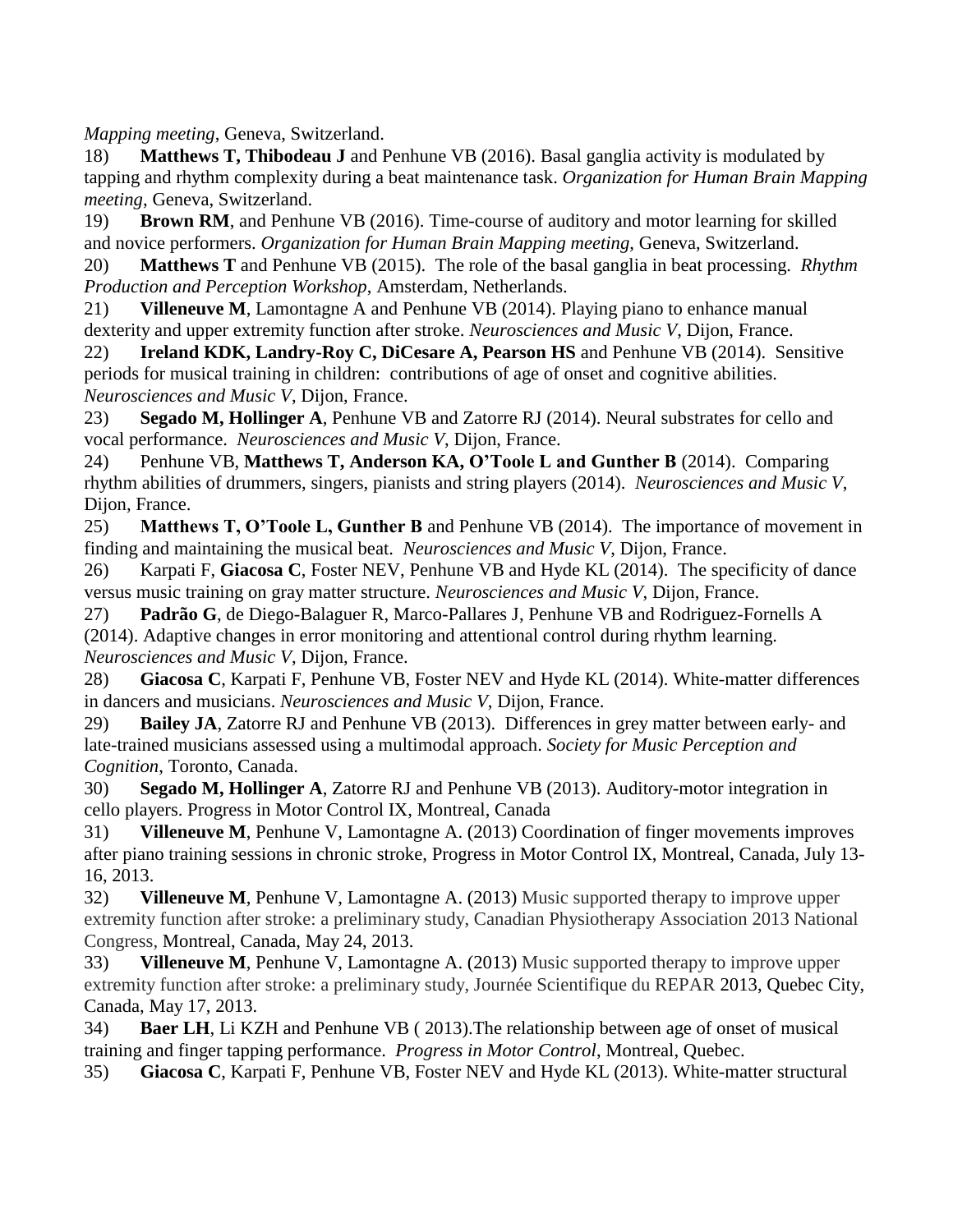differences in professional dancers. *Progress in Motor Control*, Montreal, Quebec.

36) Karpati F, **Giacosa C**, Penhune VB, Foster NEV and Hyde KL (2013). Grey-matter structural differences in professional dancers. *Progress in Motor Control*, Montreal, Quebec.

37) **Giacosa C**, Karpati F, Penhune VB, Foster NEV and Hyde KL (2013). Dance and the brain: white-matter structural differences in professional dancers. *Organization for Human Brain Mapping meeting*, Seattle, Washington.

38) Karpati F, **Giacosa C**, Penhune VB, Foster NEV and Hyde KL (2013). Dance and the brain: grey-matter structural differences in professional dancers. *Organization for Human Brain Mapping meeting*, Seattle, Washington.

39) **Steele CJ, Hollinger A, Thibodeau JLN** and Penhune VB (2013). Multiple Components of Motor Sequence Learning. *Organization for Human Brain Mapping meeting*, Seattle, Washington.

40) **Bailey JA**, Zatorre RJ and Penhune VB (2012). Characterizing grey-matter differences between early- and late-trained musicians. *Society for Cognitive Neuroscience meeting*, San Francisco, CA

41) **Brown R, Chen JL, Hollinger A**, Penhune VB, Palmer C and Zatorre RJ (2011). Neurological and behavioral basis for auditory-motor transformations in music performance. *International Conference on Music Perception and Cognition, Seattle*, Washington

42) **Baer LH, Hamel-Doyon M-O**, Gralnick T, Li K and Penhune VB (2011). The role of musical experience in circle drawing and finger tapping. *Meeting of the Society for the Neural Control of Movement*, Cleveland, OH.

43) **Christopher J. Steele, Jennifer A. Bailey**, Pike B, Zatorre R and Penhune VB (2011). Structural Correlates of Sensorimotor Synchronisation: Evidence from Musicians. *Organization for Human Brain Mapping meeting*, Quebec, Canada.

44) **Jennifer A. Bailey**, Christopher J. Steele, Krista L. Hyde, Robert J. Zatorre and Virginia B. Penhune (2011). A multimodal approach: Grey matter differences in early and late-trained musicians. *Organization for Human Brain Mapping meeting*, Quebec, Canada.

45) **Bailey JA, Spilka M, Best E** and Penhune VB (2011). Auditory synchronization and cognitive abilities in early- and late-trained musicians. *Neurosciences and Music IV*, Edinburgh, Scotland

46) **Christopher J. Steele**, Jan Scholz, Heidi Johansen-Berg, Virginia B. Penhune (2010). Structural Correlates of Sequence Skill Performance: Evidence from DTI and VBM. *Organization for Human Brain Mapping meeting*, Barcelona, Spain.

47) **Jennifer A. Bailey**, **Christopher J. Steele**, Robert J. Zatorre and Virginia B. Penhune (2010). White matter differences in early and late-trained musicians: Evidence for a sensitive period. *Organization for Human Brain Mapping meeting*, Barcelona, Spain.

48) **Krista L. Hyde**, **Jennifer A. Bailey**, Robert J. Zatorre and Virginia B. Penhune (2010). Gray and white matter concentration differences between early and late-trained musicians. *Organization for Human Brain Mapping meeting*, Barcelona, Spain.

49) **Christopher J. Steele**, Jan Scholz, Heidi Johansen-Berg, Virginia B Penhune (2010). Structural Correlates of Sensorimotor Synchronisation on a Sequence Learning Task. *Society for Cognitive Neuroscience meeting*, Montreal, Canada.

50) **Michael Spilka**, **Christopher J. Steele** and Virginia B. Penhune (2010). Musician see, musician do: Musical experience influences gesture imitation. *Society for Cognitive Neuroscience meeting*, Montreal, Canada.

51) **Jennifer A. Bailey**, **Amanda Daly**, Virginia Penhune, Caroline Palmer and Robert Zatorre (2010). Sensorimotor and sensory discrimination abilities among early and late-trained musicians.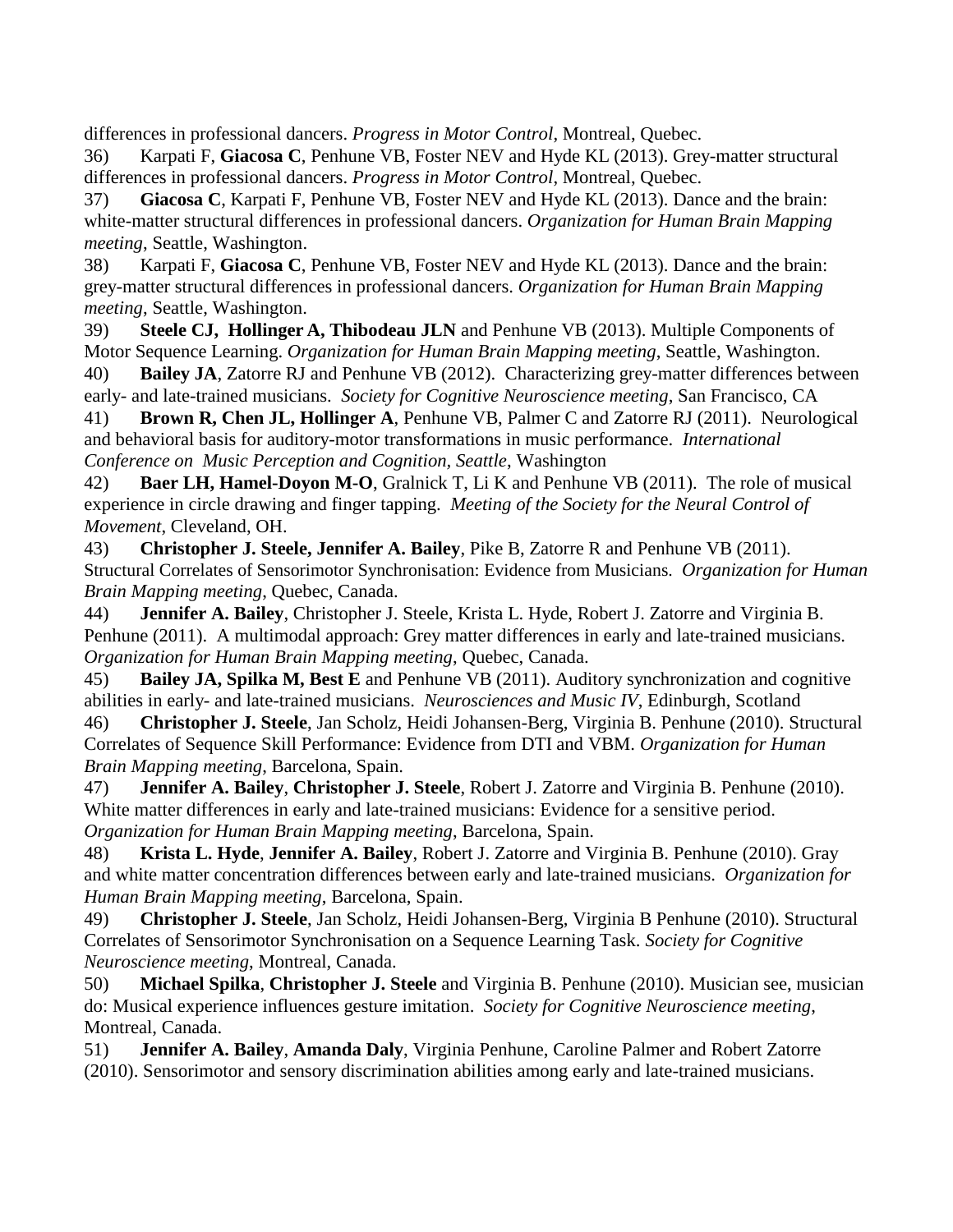*Society for Cognitive Neuroscience meeting*, Montreal, Canada.

52) **Rachel Brown, Avrum Hollinger,** Virginia Penhune (2010). Behavioral and neural basis for auditory motor interactions in music performance. *Society for Cognitive Neuroscience meeting*, Montreal, Canada.

53) **Korotkevitch Y, Steele CJ** and Penhune VB (2009). Learning of multiple motor sequences: The effects of repetition and interference. *Progress in Motor Control VII*, Marseilles, France.

54) **Baer L, Shepard, E, Tang WY, Endo A**, Li KZH and Penhune VB (2009). The relative contributions of tactile and proprioceptive feedback in a sensorimotor synchronization task. *Progress in Motor Control VII*, Marseilles, France.

55) **Trewartha KM**, Penhune VB and Li KZH (2009). Equated reaction time, but age-related changes in kinematic signatures of key-presses in a multi-finger sequence task. *Progress in Motor Control VII*, Marseilles, France.

56) **Steele CJ** and Penhune VB (2009). Functional networks for motor sequence learning. *Organization for Human Brain Mapping,* San Francisco, CA.

57) **Kung SJ**, Chen JL, Zatorre RJ and Penhune VB (2009). Musical beat-finding and tapping involves the prefrontal cortex in working memory. *Organization for Human Brain Mapping,* San Francisco, CA.

58) **Steele CJ** and Penhune VB (2008). Neural correlates of human motor sequence learning. *Organization for Human Brain Mapping*, Melburne, Australia

59) **Daly A, Bailey JA** and Penhune VB (2008). Rhythm synchronization performance and auditory working memory in early and late-trained musicians. *Neuroscience and Music III* meeting, Montreal, Canada

60) **Kung SJ, Chen JL**, Penhune VB and Zatorre RJ (2008). Does tapping performance reflect subjective feelings of tapping to the beat? *Neuroscience and Music III* meeting, Montreal, Canada

61) **Abbud GAC**, DeMont R, Li KZH, **Fraser SA**, Penhune VB, Hendry M and **Bailey JA** (2008). An EMG analysis of attentional demands of the gait cycle according to time of an auditory stimulus. *Society for Gait and Mental Function*, Amsterdam, NL.

62) **Baer L**, Endo A, Huberdeau J, Balasubramanaim R and Penhune VB (2008). Tapping surface and movement symmetry in a sensorimotor synchronization task. *Society for the Neural Control of Movement*, Naples, FL.

63) **Fraser SA**, Li, KZH, Penhune VB, Ward M and Fontil, L (2008). Dual-tasking with fine motor and semantic tasks. *Society for Cognitive Aging*, Atlanta, GA.

64) **Trewartha KM, Endo A**, Li KZH and Penhune VB (2008). Pre-potent motor sequences: Aging, executive control and movement kinematics. *Society for Cognitive Aging*, Atlanta, GA.

65) Li KZH, Leroux A, Bherer L, McKinley P, Penhune VB, & DeMont R (2008) Training divided attention to improve dual-task balance in healthy older adults. *Society for Gait and Mental Function*, Amsterdam, NL.

66) **Richard M, Bailey JA** and Penhune VB (2007). The effect of metricality on auditory-motor synchronization in early and late-trained musicians. *Society for Music Perception and Cognition*.

67) **Fraser, S. A.,** Li, K. Z. H., Penhune, V. B., DeMont, R. G., Hendry, M. C., Abbud, G., & Hamati, K. (2007) Age differences in walking and judging during different phases of gait. *International Society for Posture and Gait Research*.

68) **Hollinger A**, Penhune VB, Zatorre RJ, **Steele CS** and Wanderly M (2007). fMRI compatible electronic controllers (2007), *International Conference on New Interfaces for Musical Expression*.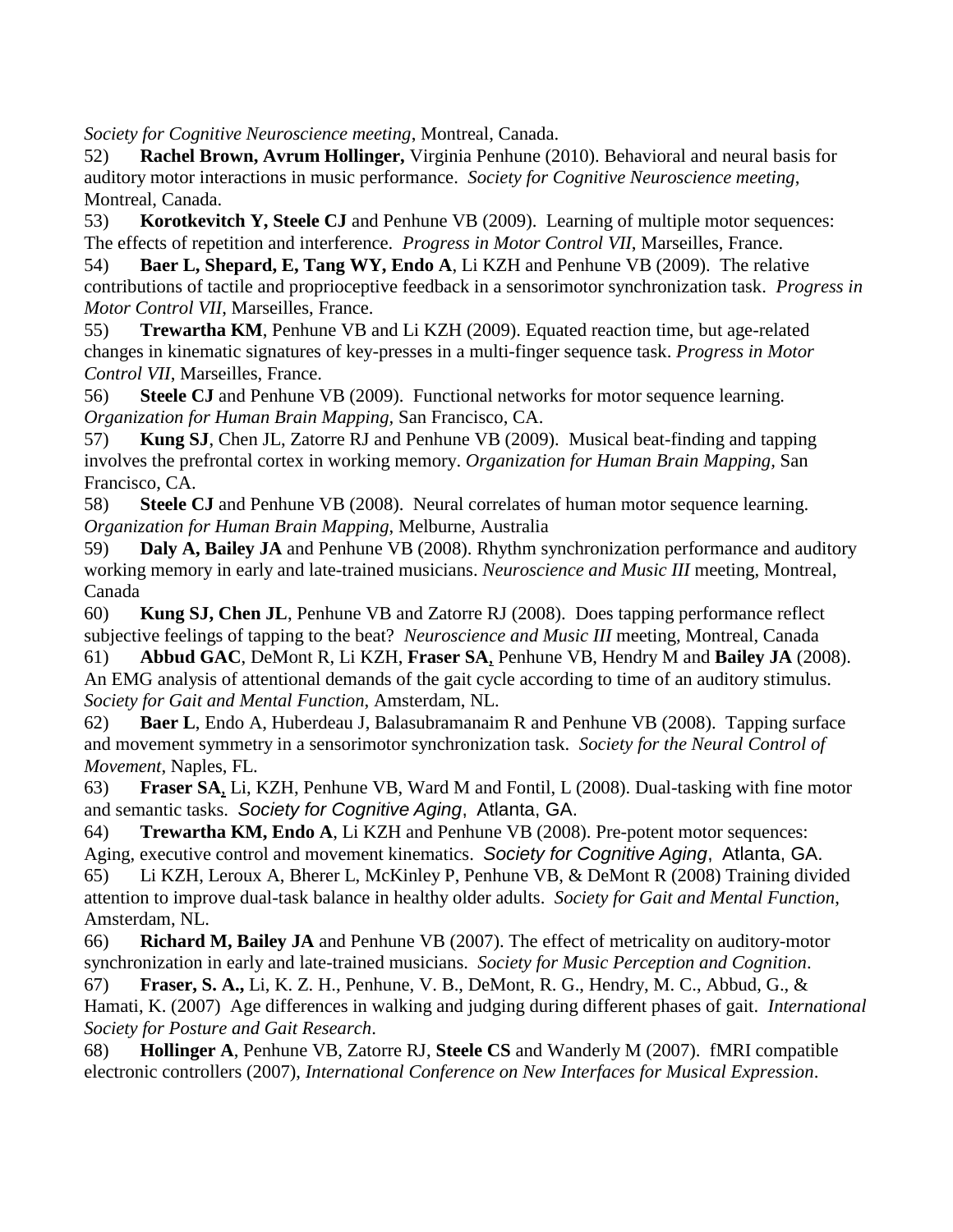69) **Steele C, Baily JA** and Penhune VB (2007). Functional correlates of motor sequence learning and consolidation. *Organization for Human Brain Mapping,* Chicago, USA.

70) **Longo dos Santos C, Dellerba M** and Penhune VB (2007). The neural basis of abstract rule learning. *Organization for Human Brain Mapping,* Chicago, USA.

71) **Savion-Lemieux T, Bailey JA**, Penhune VB (2007). Developmental Changes in Motor Skill Learning. *Society for Cognitive Neuroscience*.

72) **Fraser SA, Bailey JA, Savion-Lemieux T**, Doramajian C, Li K and Penhune VB (2007). Do younger and older adults differ in their implicit learning and consolidation of a fine motor sequence ? *Society for Cognitive Neuroscience*.

73) **Longo dos Santos C** and Penhune VB (2007). The effects of secondary rules on the process of consolidation of abstract rules. *Society for Cognitive Neuroscience*.

74) **Trewartha K, Endo A**, Li K and Penhune VB (2007). Age-related differences in kinematic signatures of inhibitory responses in a multi-finger movement task. *Neural Control of Movement*, Seville, Spain.

75) Penhune VB and **Savion-Lemieux T** (2007). What you learn and how you learn it : The effect of practice pattern on learning, recall and transfer of a visuo-motor sequence. *Neural Control of Movement*, Seville, Spain.

76) C Warrier and VB Penhune (2006). Anatomical asymmetries in Heschl's Gyrus relate to lateralization of temporal auditory processing. *Organization for Human Brain Mapping,* Florence Italy.

77) **H Ozturk**, VB Penhune, F Lepore and RJ Zatorre (2006). Morphological measurements in Heschl's Gyrus and Corpus Callosum in the blind. *Organization for Human Brain Mapping,* Florence Italy.

78) **Clarisse Longo dos Santos**, Virginia Penhune and **Maria Dellerba** (2006). Competition of Primary and Secondary Rules in a Biconditional Grammar Learning Task. *Society for Cognitive Neuroscience Annual Meeting*, San Francisco, CA.

79) Virginia Penhune, **Clarisse Longo dos Santos** and **Nicole Robitaille** (2006). Consolidation of Implicit and Explicit Learning in a Biconditional Grammar Task. *Society for Cognitive Neuroscience Annual Meeting*, San Francisco, CA.

80) **Tal Savion-Lemieux**, Virginia B. Penhune, and **Stephanie Alexander** (2006). The Effect of Practice Pattern on the Acquisition, Short-Term Retention, and Transfer of a Multi-Finger Visual-Motor Sequence Task. *Society for Cognitive Neuroscience Annual Meeting*, San Francisco, CA.

81) **Kevin Trewartha**, Karen Z. H. Li, and Virginia Penhune(2006). Age Differences in error correction and learning in a multi-finger movement task. *Society for Cognitive Aging*, Atlanta, GA.

82) **Sarah A. Fraser**, Karen Z. H. Li, Virginia B. Penhune, Nathalie Fazzari (2006). Age differences in the consolidation of a fine-motor skill (2006). *Society for Cognitive Aging*, Atlanta, GA.

83) **Sarah A Fraser**, Karen ZH Li, Virginia B Penhune and Richard G DeMont, (2005). Cognitive facilitation in dual task performance. *Behavioral, Brain and Cognitive Sciences meeting*.

84) Richard G DeMont, **Sarah A Fraser**, Karen ZH Li, Virginia B Penhune (2005). The effect of cognitive distraction on muscle activity during dynamic tasks. *Canadian Athletic Therapists Association*, Calgary.

*85)* **Chen JL**, Penhune VB and Zatorre RJ (2005). Tapping in synchrony to auditory rhythms: effect of temporal structure on behaviour and neural activity. *Organization for Human Brain Mapping.*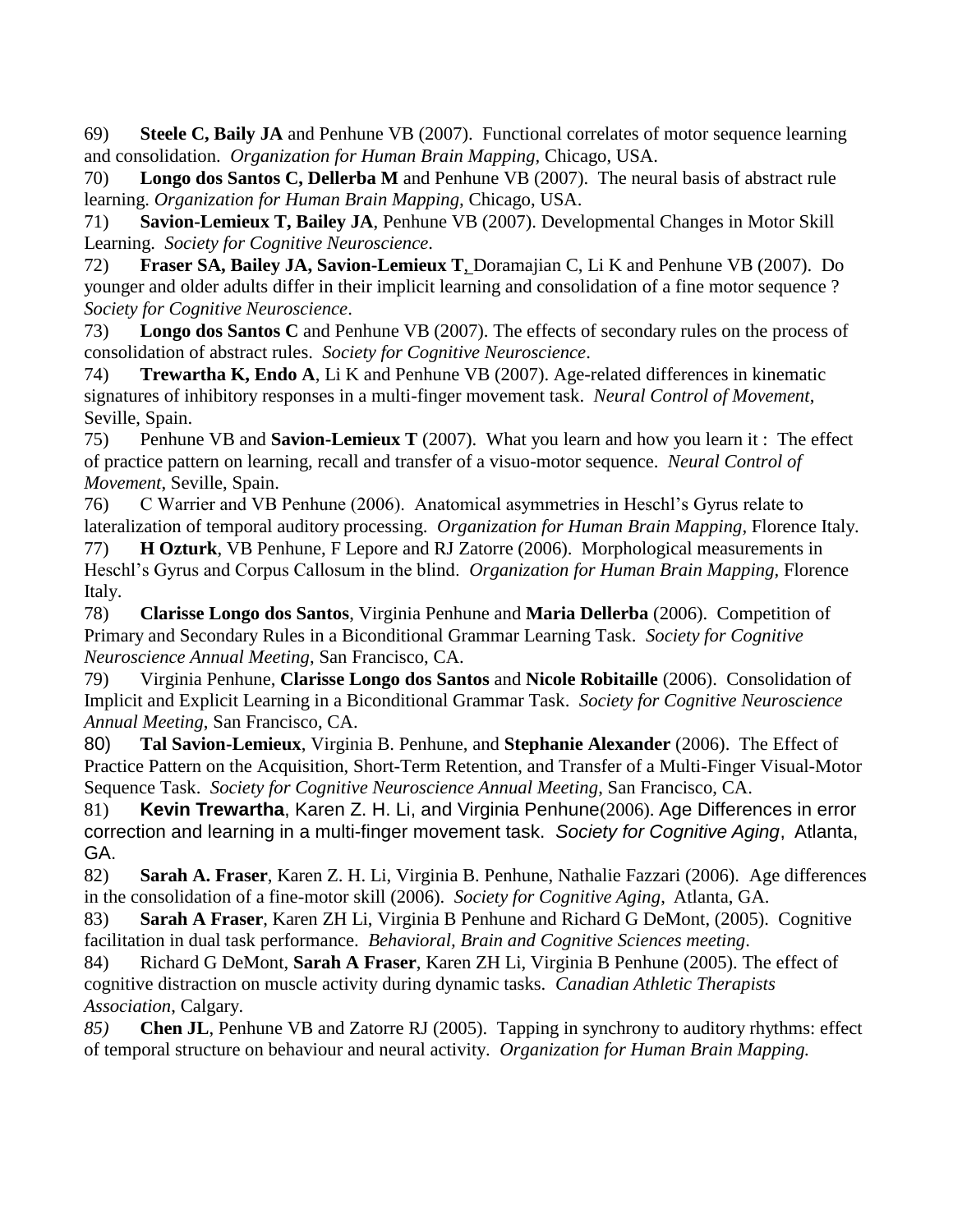86) **Chen JL**, Penhune VB and Zatorre RJ (2005). Tapping in synchrony to auditory rhythms: effect of temporal structure on behaviour and neural activity. *The Neurosciences and Music II: From Perception to Performance, Annals of the New York Academy of Sciences*. 1060 p.400.

87) Virginia Penhune, **Donald Watanabe** and **Tal Savion-Lemieux** (2005). The Effect of Early Musical Training on Adult Motor Performance: Evidence for a Sensitive Period in Motor Learning. *The Neurosciences and Music II: From Perception to Performance, Annals of the New York Academy of Sciences*. 1060, p.265-8.

88) **Donald Watanabe**, Virginia Penhune and **Tal Savion-Lemieux** (2005). The Effect of Early Musical Training on Adult Motor Performance: Evidence for a Sensitive Period in Motor Learning. *Society for the Neural Control of Movement.* Key Biscayne, Florida.

89) **Watanabe D**, Penhune VB and **Savion-Lemieux T** (2005). Effect of the start of musical training on the acquisition and retention of a temporal motor sequence task. *Cognitive Neuroscience Annual Meeting.* New York, New York.

90) **Longo DosSantos C** and Penhune VB (2005). Learning of secondary rules in a biconditional grammar. *Cognitive Neuroscience Annual Meeting.* New York, New York.

91) **Chen JL**, Penhune VB and Zatorre RJ (2004). The role of auditory and premotor cortex in sensorimotor integration. *Soc Neurosci Abst,* **30 :** 321.8.

92) Krista L. Hyde<sup>1</sup>, Isabelle Peretz<sup>1</sup>, Robert J. Zatorre<sup>2</sup>, Virginia Penhune<sup>3</sup> (2004). Brain morphometry of congenital amusic individuals. *Cognitive Neuroscience Society Abs*,.

93) **Fraser S**. Li K, Penhune V and Demont R (2004). Age differences in sensorimotor and cognitive interactions. ACFAS.

94) Penhune, VB and Doyon, J (2003). Dynamic cortical and subcortical networks involved in early learning and consolidation of timed motor sequences. *Cognitive Neuroscience Society Abs*, 134.

95) **Savion-Lemieux T** and Penhune VB (2003). Effects of practice and delay on motor skill retention : A behavioral analysis. *Cognitive Neuroscience Society Abs*, 134.

96) **Dos Santos, C** and Penhune VB (2003). Implicit and explicit learning of abstract rules. *Cognitive Neuroscience Society Abs*, 133.

97) **Chen, J**, Penhune, VB and Zatorre, RJ (2002). Motor synchronization to musical auditory stimuli: How and where? *Soc Neurosci Abst,* **28 :** 273.3.

98) Doyon J, Amsel R, Bouras R, Monchi O, Penhune VB and Petrides MP (2002). Knitting functional patterns: Neural correlates of early leaning vs. expert performance of a motor skill. *Soc Neurosci Abst,* **28 :** 20.5.

99) **Dorsaint-Pierre R**, Zatorre RJ, Penhune VB (2001). Morphometric asymmetries of the Planum Temporale and Heschl's gyrus: Relationship to language lateralization. *Soc Neurosci Abst,***27:** 822.10.

100) Penhune VB, **Desousa K** and Doyon J (2000). Cerebellar involvement in human temporal motor sequence learning. *Soc Neuroscience Abstracts*, **26**. 691.7.

101) Zatorre RJ and Penhune VB. Spatial localization after excision of human auditory cortex (1999). *Soc Neuroscience Abstracts*, **25**: 392.

102) **Cismaru R**, Penhune VB, Petito L, **Dorsaint-Pierre R**, Klein D and Zatorre RJ. Auditory cortex morphometry in the congenitally deaf measured using MRI (1999). *Soc Neuroscience Abstracts*, **25**: 1421.

103) Penhune VB, **Desouza K, Milewski A** and Doyon J. Learning and retention of temporal motor sequences in humans (1999). *Soc Neuroscience Abstracts*, **25**: 1898.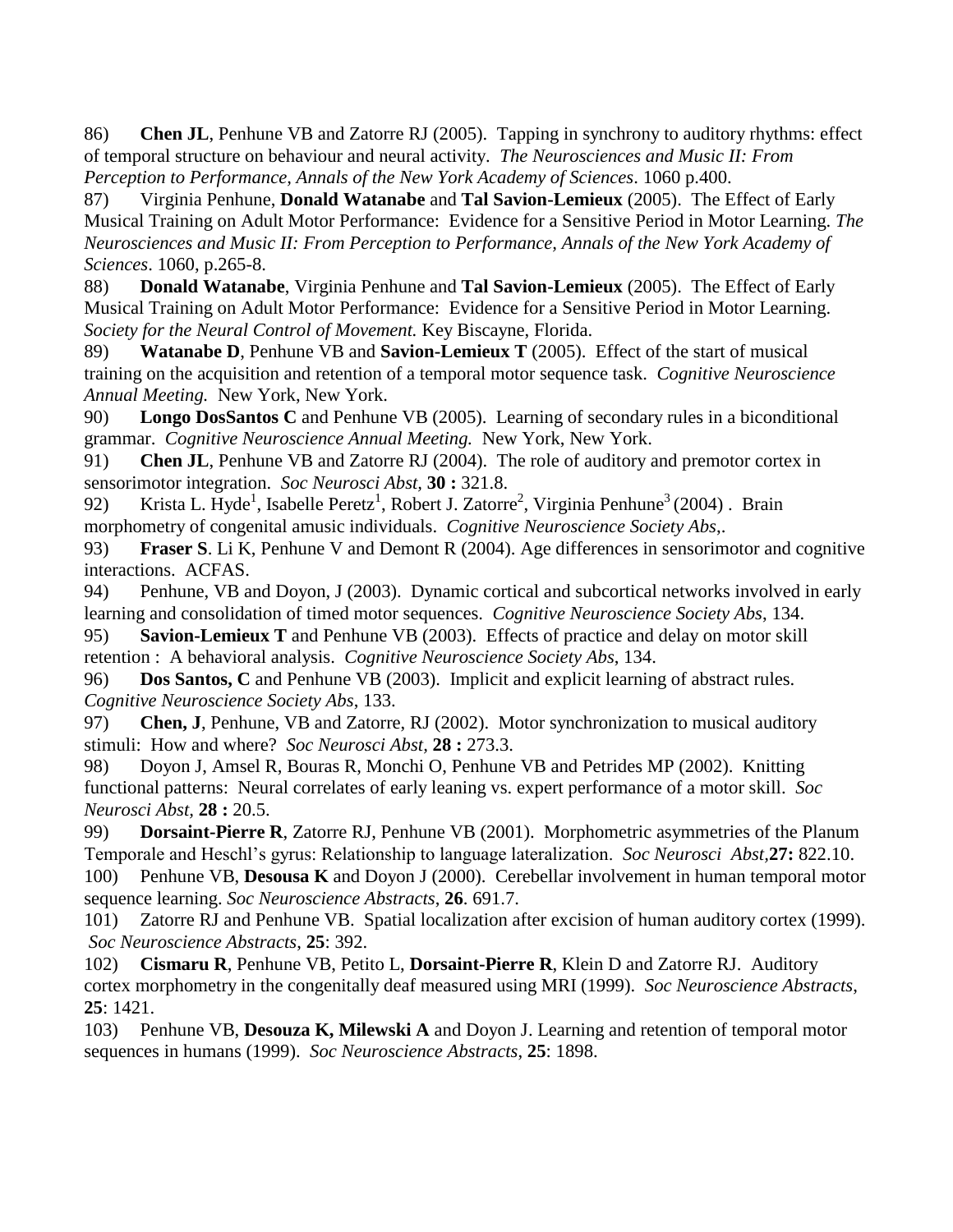104) Penhune VB, Petrides M, Lavoie K, Collins DL, Evans AC and Doyon, J. Volumetric Measurements of the Human Cerebellum from MRI Scans (1999). *Neuroimage*, **9**(6, Part 2): S226. 105) Doyon J, Lavoie K, Penhune VB, Collins DL, Schmahmann JD, Evans AC and Petrides, M (1999).

106) 3D Probabilistic Mapping of the Human Cerebellum from MRI Scans in Stereotaxic Space. *Neuroimage*, **9**(6, Part 2): S264.

107) Penhune VB, Zatorre RJ, Feindel W, Collins DL and Evans AC (1997). Effect of auditory cortex excision on perception and reproduction of temporal sequences*. Soc Neuroscience Abstracts*, **23**: 1580. 108) Penhune VB, Zatorre RJ and Evans AC (1997). Neural mechanisms underlying encoding and reproduction of timed motor sequences. *Brain and Cognition*, **35**:3.

109) Penhune VB, Zatorre RJ and Evans AC (1996). Cerebellar contributions to motor reproduction of temporal sequences. *Soc Neuroscience Abstracts*, **22**: 7.

110) Penhune VB, Zatorre RJ and Evans AC (1996). Neural systems underlying temporal perception and timed motor response. Proceedings of the 2nd International Conference on Functional Mapping of the Human Brain, *Neuroimage*, **3**(3, part2): S314.

111) Penhune VB, Zatorre RJ, MacDonald D and Evans AE (1994). Three-dimensional mapping of human auditory cortex in stereotaxic space from MRI data. *Soc Neuroscience Abstracts*, **20**: 977.

## **Invited talks:**

- *What we learn and when we learn it: sensitive periods for musical training and possible transfer to cognitive skill.* Workshop on Cognitive Training and Transfer, University College London and the Jacobs Foundation. May, 2018
- **Music and auditory-motor integration in the human brain, Institute of Cognitive Neuroscience,** University College London. May, 2018
- *The role of practice in auditory-motor learning.* Panel: The role of practice in auditory-motor learning: from sensorimotor adaptation to mastering de-novo skills. Society for the Neural Control of Movement, Santa Fe, NM. May, 2018.
- *Brain networks for auditory-motor integration in the context of music training and expertise.* Symposium: Individual or group patterns of human sensorimotor control and learning. Society for Neuroscience, Washington, DC. Nov, 2018
- *Brain mechanisms for auditory-motor integration in the context of music and dance,* Consortium d'imagerie en neurosciences et santé mentale de Québec, Université Laval, April, 2017
- *Music and auditory-motor integration in the human brain,* Montreal Neurological Institute Circuits and Cognition. April, 2017
- *Music and auditory-motor integration in the human brain*, Centre de recherche en neuropsychologie et cognition, Université de Montréal. March, 2017.
- *Musicians Born or Made?* Aspen Music Festival & Aspen Science Centre lecture series. August, 2016
- *What we learn and when we learn it: Behavioral and brain effects of early musical training.*  International Symposium on Music Performance, Tubingen, Germany. April, 2016
- *Music and the role of premotor cortex in auditory-motor integration.* Douglas Hospital Research Centre, April, 2016
- *The effects of early musical training.* Centre for Research in Brain, Language and Music Workshop: *Musicians Born or Made?* April, 2015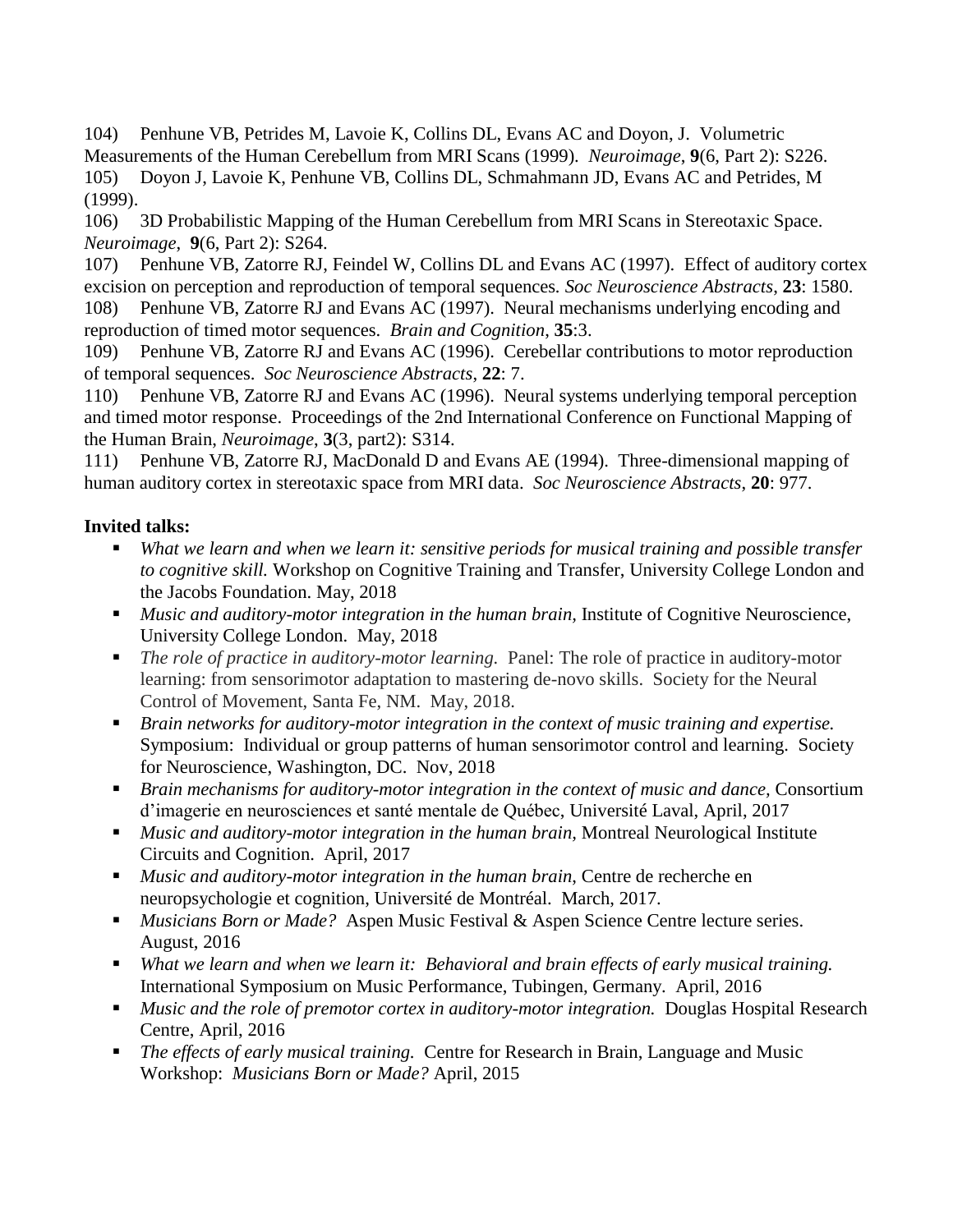- *What we learn and when we learn it: Behavioral and brain effects of early musical training.*  Department of Psychology, Queens University. October, 2014
- *Sensitive periods for music perception and performance*. Symposium on Music and the Brain, World Congress on Brain, Behavior and Emotions, April, 2014, Montreal, Canada
- *Cerebellar engagement in rhythm and timing.* International Conference on Timing and Time Perception, March 2014, Corfu, Greece
- *Musical Rhythm and auditory-motor integration in the brain*. University of Helsinki, Department of Psychology, February 2014
- *Action, timing and auditory-motor integration: What do we learn from music processing and musicians' brains?* Department of Psychology, University Claude Bernard, Lyon 1, November 2013
- *Music, Poetry and the Brain: Symposium on neuroscience and the arts*, Universitat Nova de Lisboa, Portugal, May, 2013
- Centre for Research in Brain, Language and Music, Organizer and moderator for a Workshop on Sensitive periods in music and language acquisition, May, 2013
- Centre for Research in Brain, Language and Music, Workshop on Rhythm Processing, November, 2012
- Department of Music, University of Ottawa, November, 2012
- Department of Psychology, Universita di Brindisi, Italy, May, 2012
- **Texas Tech University, El Paso Neurosciences Institute, Feb 2012**
- $\blacksquare$  Helsinki University, Dept. of Psychology, Nov 2011
- European Society for Cognitive Psychology, Symposium on Timing and Language, Oct 2011
- $\blacksquare$  The Neurosciences and Music IV Conference, Symposium on Memory and Learning in Musical Performance, Edinburgh, June 2011
- Functional Brain Imaging Unit, Oxford University, June 2011
- Department of Psychology, University of Barcelona, May 2011
- Department of Psychology, University of Majorca, April 2011
- Symposium organizer, "Musical Training: It's impact on auditory, motor and cognitive skills," for the International Conference on Multidisciplinary Research in Music Pedagogy, May 2010
- Sensorimotor Synchronization Lab, Birmingham University, UK, May, 2010
- **BRAMS** Scientific Day, Montreal, QC, 2010
- Functional Brain Imaging Unit, Oxford University, October 2009
- Royal Holloway University, Department of Psychology, October 2009
- **TENNET, Symposium on Music as a Model for Cognition, June 2009**
- **Brain Tuning Workshop, University of Helsinki, 2009**
- Institute for Music and Mind Workshop, McMaster University, 2008
- Department of Neurology, Lausanne, Switzerland, 2007
- Concordia Centre for the Study of Behavioural Neuroscience Workshop : Dopaminergic modulation of motor and motivational functions of the striatum, March 2007.
- Psychology, Université Charles de Gaulle -Lille 3, December 2006
- Workshop on Motion Capture for Musical Performance, McGill University, October 2006
- Symposium speaker at the meeting of the Association canadienne-francaise pour l'avancement des sciences, "L'interdisciplinarité dans les sciences et technologies de la musique", May 2006
- Department of Physiology, University of Montreal, January, 2006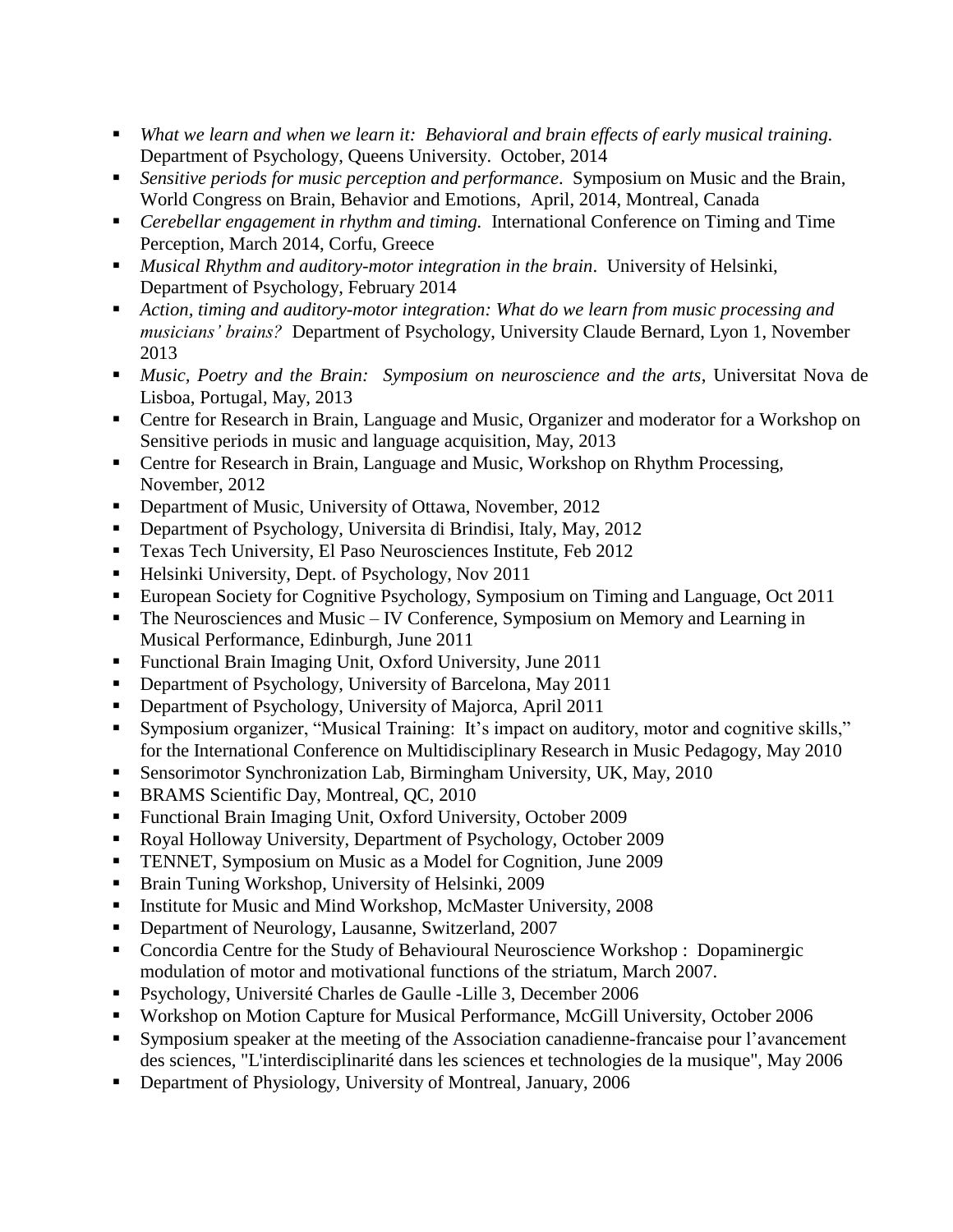- Karolinska Institute, Stockholm, Sweden. Department of Women & Child Health, 2005
- School of Human Kinetics, University of Ottawa, September, 2005
- **•** Department of Psychology, Cognitive Science, McGill University, October, 2005
- School of Communications Sciences and Disorders, McGill University, October, 2005
- Nobel Symposium. Neural control of skilled hand movements. Stockholm Sweden, June 2003.
- University of Wisconsin, Madison. Department colloquium in Neuroscience, May 2002.
- International Society for Behavioral Neuroscience. Cannon Beach, Oregon, May 2000.
- International Society for Behavioral Neuroscience. Maessaria, Greece. June, 1999.
- International Society for Behavioral Neuroscience. St. Valery sur Somme, France. June, 1995.

## **Public Lectures:**

- What we learn and when we learn it: behavioural and brain effects of early musical training. Royal Conservatory of Music. As part of a public symposium entitled "Music is a Mind Builder." April, 2017
- What we learn and when we learn it: Sensitive periods for musical training. McGill Mini Science series, March 2014
- Coeur des Sciences, UQAM. Lecture as part of « Science, rythmes et percussion » combining scientific lectures on musical rhythm with percussion performances. June, 2013
- Museum of Science "CosmoCaixa" of Barcelona. "Fascinatin' Rhythm" Lecture as part of a series "Music and Its Impact on Mind and Body." May, 2013
- "Musical rhythm and training" lecture as part of the I Medici de McGill Orchestra lecture series "Biology of Music – Music and Medicine" April, 2013

## **Media coverage:**

Montreal Gazette; Le Devoir; Times of London; New Scientist; "Quirks and Quarks," "Le Code Chastenay" "Monsieur Homme"

## **Theses completed:**

- Yana Korotkevich (PhD), 2015, Psychology, Concordia University, co-supervised with Dr. K.Li, "Agerelated contributions of executive control to motor performance"
- Lawrence Baer (PhD), 2014, Psychology, Concordia University, "Timing, kinematics and the cerebellum: Tapping into differences between musicians and non-musicians"
- Avrum Hollinger (PhD), 2014, Music Technology, McGill University, co-supervised with Dr. Marcello Wanderly "Development of MRI compatible musical instruments"
- Jennifer Anne Bailey (PhD), 2013, Psychology, Concordia University, "Evidence for a sensitive period for musical training"
- Christopher Steele (PhD), 2012, Psychology, Concordia University, "The relationship between brain structure, motor performance, and early musical training"
- Kevin Trewartha (PhD), 2011, Psychology, Concordia University, co-supervised with Dr. K.Li, "Conflict monitoring and motor control during pre-potent response suppression in aging: A behavioral, kinematic, and electrophysiological investigation"
- Sarah Fraser (PhD), 2010, Psychology, Concordia University, co-supervised with Dr. K.Li, "Fine motor control and aging: A role for executive functions in sequential tapping performance?"
- Clarisse Longo dos Santos (PhD), 2010, Psychology, Concordia University, "Reading Between the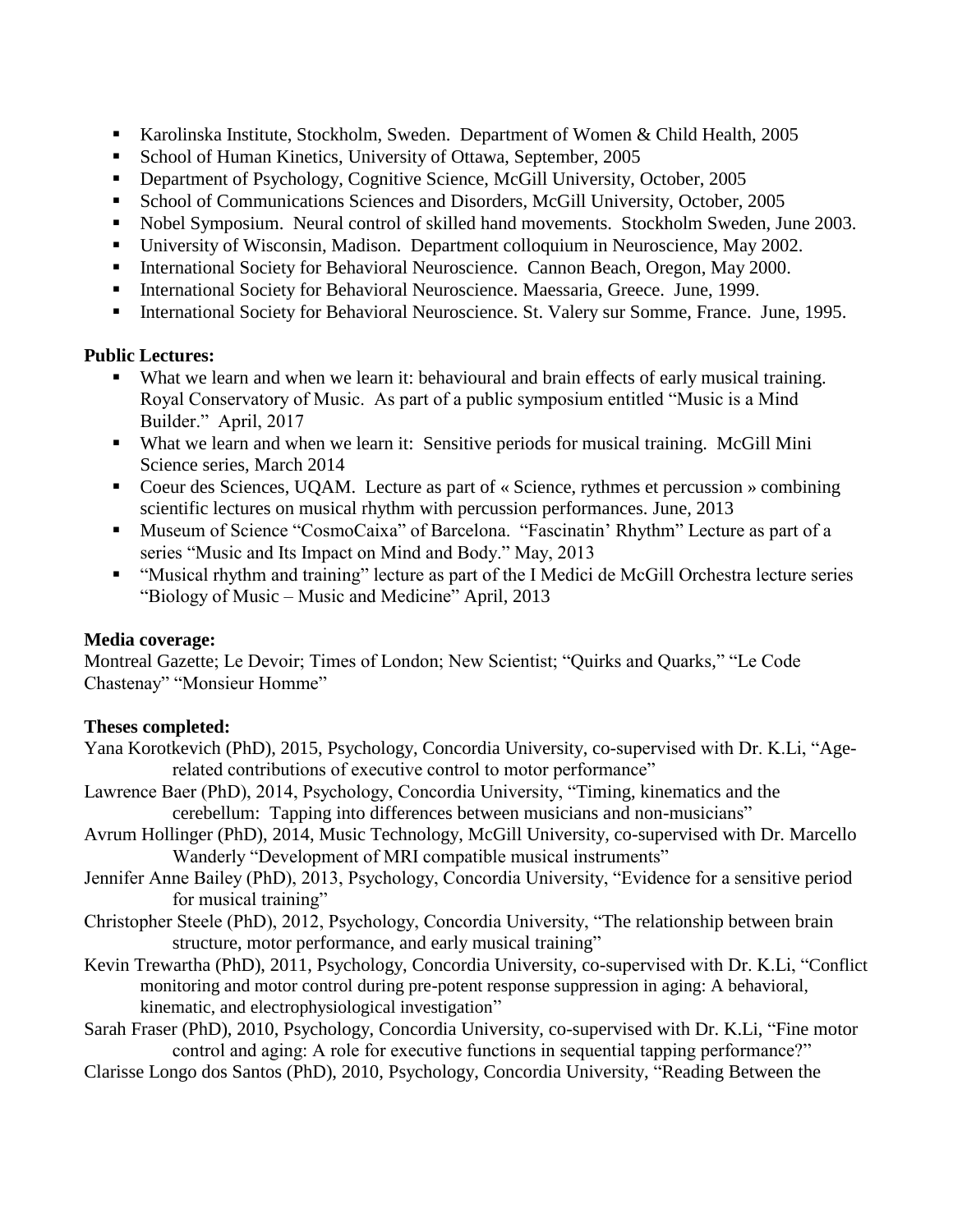Letters: Neural Basis of Abstract Rule Learning in a Biconditional Grammar"

- Tal Savion-Lemieux (PhD), 2010, Psychology, Concordia University "The Contributions of Practice Pattern, Musical Training, and Development to Motor Sequence Learning"
- Joyce Chen (PhD), 2008, Neurology and Neurosurgery, McGill University, co-supervised with Dr. R. Zatorre, "The neural basis for auditory-motor interactions during musical rhythm processing"

#### **Theses in progress:**

Chiara Giacosa (PhD), Psychology, Concordia University, co supervised with Dr. K. Hyde (McGill). "Structural brain correlates of professional dance training"

- Kierla Ireland (PhD), Psychology, Concordia University « Effects of early musical training in school-age children »
- Tomas Mathews (PhD), Psychology, Concordia University « Basal ganglia and premotor cortex contributions to musical rhythm processing »
- Melanie Segado (PhD), Neuroscience, McGill University, co-supervised with Dr. R. Zatorre, "Neural basis of auditory-motor adaptation in cello players"

Brian Gunther (PhD) "Impact of musical training on non-native language perception and production" Jake Shenker (PhD) "Cerebellar volumes and musical training"

#### **Post-doctoral fellows**

Rachel Brown (2013-15) Marianne Stephan (2013-15) Fiona Manning (2016-17) Roberta Bianco (2016-17) Lucia Vaquero (2017-present). Received FQRNT Merit Scholarship for Foreign Students (PBEEE).

#### **Thesis examination committees:**

Benjamin Elgie, Integrated Program in Neuroscience, McGill University, 2018 – Committee member Pauline Tranchant, Psychology, UdM, 2018 – External Examiner Jonathan Berken, Integrated Program in Neuroscience, McGill University, 2015 – Committee member Kyoko Konishi, Integrated Program in Neuroscience, McGill University, 2015 – Committee member William Aubé, Psychology, Université de Montréal, 2014 – External Examiner Marc-Andre Bacon, Psychology, MA, Concordia, 2014 – Committee member Vesa Putkinen, Psychology, Helsinki University, 2014 – External Examiner Tia Ouiment, Education, McGill University, 2014 – External Examiner Floris Van Vugt, Psychology, Universite Claude Bernard, Lyon , 2013 – External Examiner Jean-Sébastian Provost, Psychology, Université de Montréal, 2013 – External Examiner Daniel Lametti (PhD), Psychology, McGill University, 2012 Mervin Blair (PhD), Psychology, Concordia University, 2012 Pierre-Luc Tremblay (PhD), Psychology, University of Quebec, Montreal, 2010 – External Examiner Virginia Chow (PhD), Psychology, Concordia University, 2009 Marco Sinai (PhD), Psychology, Concordia University, 2009 Carla Arasanz (MA), Exercise Science, Concordia University, 2008 Raby Bouras (PhD), Psychology, University of Montreal, 2008 – External Examiner Sean Hutchins (PhD), Psychology, McGill University, 2008 Marion Noulhiane (PhD), Psychology, Université Charles de Gaulle-Lille 3, 2006 – External Examiner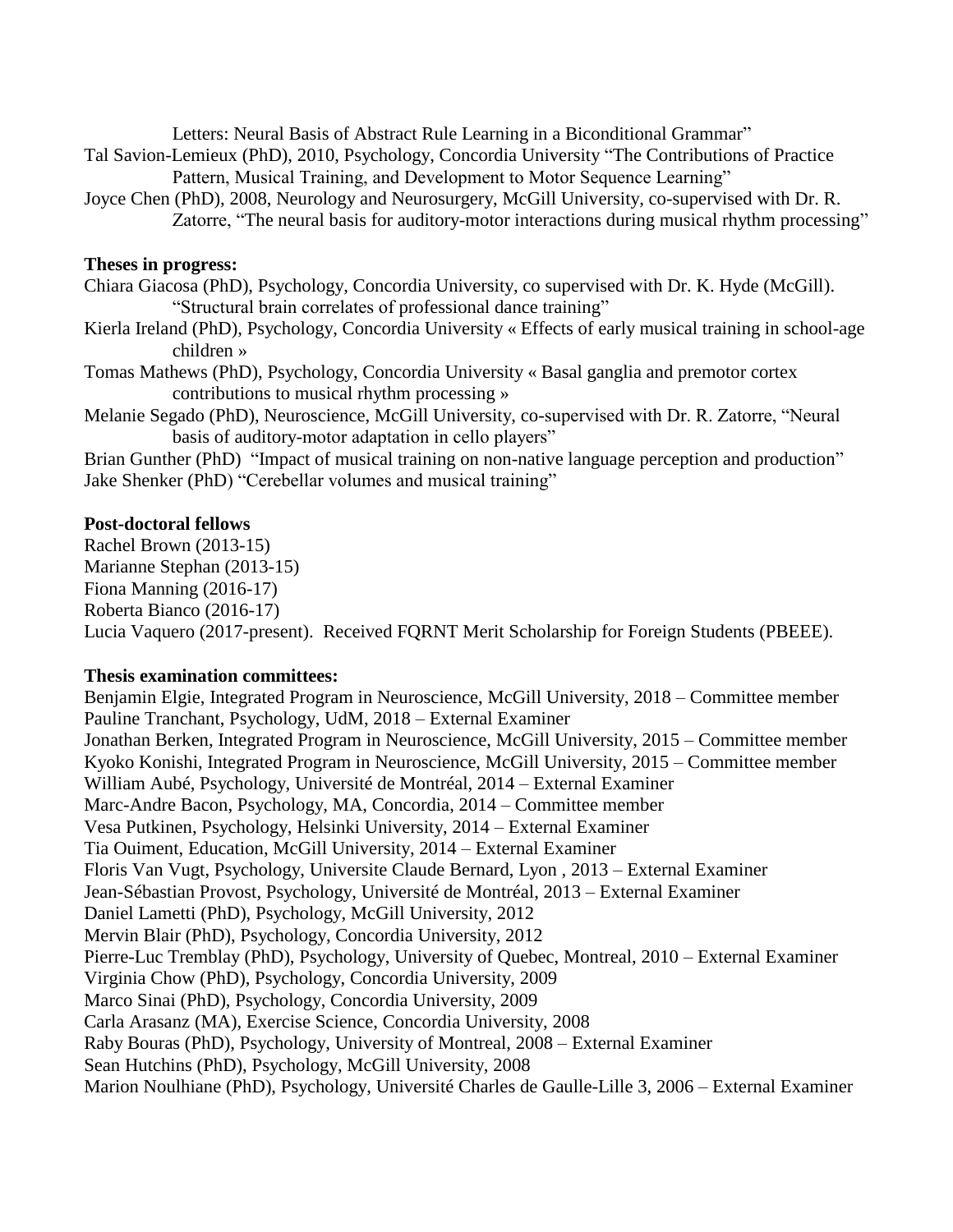Miriam Beauchamp (PhD), Psychology, University of Montreal, 2006 – External Examiner Sarah Bengtsson (PhD), Neuroscience, Karolinska Institute, 2005 – External Examiner Daniel Gagnon, Psychology (PhD), McGill University, 2005 Raquel Dorsaint-Pierre (PhD), Psychology, McGill, 2005 Vivian Akerib (MA), Psychology, Concordia University 2004 David Gold (PhD), Psychology, University of Montreal 2003

#### **Academic Service**

#### *Internal committee membership:*

| 2016-present     | <b>Steering Committee of Senate</b>               |
|------------------|---------------------------------------------------|
| $2015$ - present | <b>University Senate</b>                          |
| $2015 - 16$      | <b>Faculty Council Steering Committee</b>         |
| $2015$ -present  | <b>PERFORM Centre Executive Committee</b>         |
| 2012-13          | <b>Faculty Council Steering Committee</b>         |
| 2011-12          | Chair, Department Appraisal Committee             |
|                  | Chair, Department Personnel Committee             |
|                  | Chair's Advisory Committee                        |
| 2010-11          | <b>Department Personnel Committee</b>             |
|                  | Chair, Departmental Ethics Committee              |
| 2009-10          | <b>Department Personnel Committee</b>             |
|                  | Chair, Departmental Ethics Committee              |
| 2008-09          | Chair, Department Personnel Committee             |
|                  | Chair, Departmental Ethics Committee              |
| 2007-08          | Chair, Clinical Hiring Committee                  |
|                  | Chair, Departmental Ethics Committee              |
|                  | <b>Department Personnel Committee</b>             |
|                  | Chair's Advisory Committee                        |
| 2006-07          | Sabbatical                                        |
| 2005-06          | Member, Cognitive Science Hiring Committee        |
|                  | <b>University Human Research Ethics Committee</b> |
|                  | <b>Departmental Research Ethics Committee</b>     |
|                  | Chair's Advisory Committee                        |
| 2004-05          | Chair, Clinical Hiring Committee                  |
|                  | <b>University Human Research Ethics Committee</b> |
|                  | <b>Departmental Research Ethics Committee</b>     |
|                  | Chair's Advisory Committee                        |
| 2003-04          | Co-Chair, Clinical Hiring Committee               |
| 2002-03          | Co-Chair, Clinical Hiring Committee               |
| 2001-02          | <b>Graduate Admission Subcommittee</b>            |
| 2000-01          | <b>Graduate Admission Subcommittee</b>            |

*External contributions:*